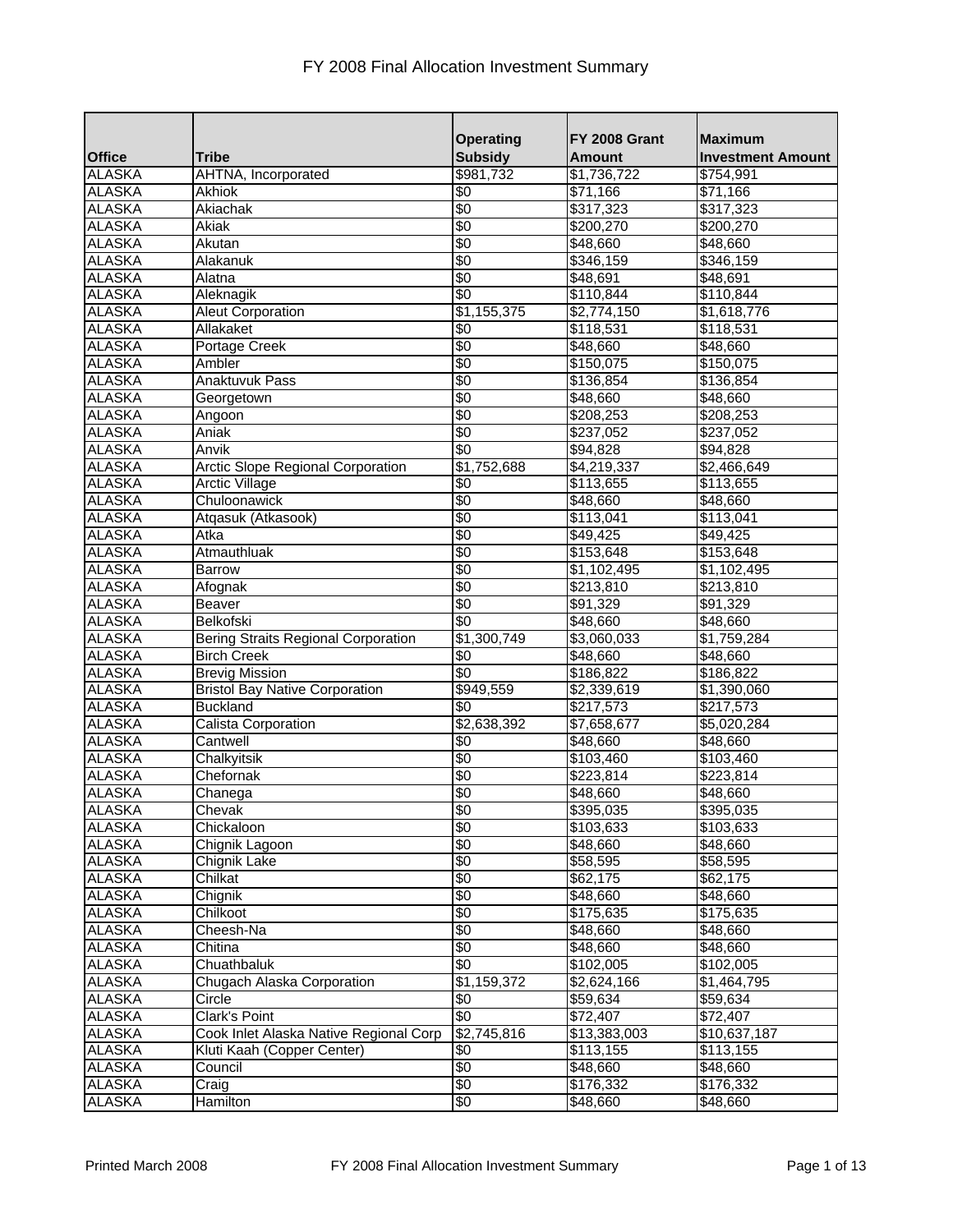|                  |                             | <b>Operating</b> | FY 2008 Grant   | <b>Maximum</b>           |
|------------------|-----------------------------|------------------|-----------------|--------------------------|
| <b>Office</b>    | <b>Tribe</b>                | <b>Subsidy</b>   | <b>Amount</b>   | <b>Investment Amount</b> |
| <b>ALASKA</b>    | <b>Crooked Creek</b>        | \$0              | \$126,581       | \$126,581                |
| <b>ALASKA</b>    | Deering                     | \$0              | \$87,851        | \$87,851                 |
| <b>ALASKA</b>    | Curyung (Dillingham)        | $\sqrt[6]{30}$   | \$540,577       | \$540,577                |
| <b>ALASKA</b>    | Inalik (Diomede)            | \$0              | \$126,674       | \$126,674                |
| <b>ALASKA</b>    | Dot Lake                    | $\sqrt[6]{30}$   | \$48,660        | \$48,660                 |
| <b>ALASKA</b>    | Douglas                     | \$0              | \$132,682       | \$132,682                |
| <b>ALASKA</b>    | Doyon, Ltd.                 | \$557,847        | \$5,383,745     | \$4,825,897              |
| <b>ALASKA</b>    | Eagle                       | $\sqrt[6]{30}$   | \$51,083        | \$51,083                 |
| <b>ALASKA</b>    | Eek                         | \$0              | \$241,658       | \$241,658                |
| <b>ALASKA</b>    | Egegik                      | $\sqrt{6}$       | \$48,660        | \$48,660                 |
| <b>ALASKA</b>    | Eklutna                     | $\sqrt[6]{30}$   | \$48,660        | \$48,660                 |
| <b>ALASKA</b>    | <b>Ekuk</b>                 | \$0              | \$48,660        | \$48,660                 |
| <b>ALASKA</b>    | Ekwok                       | \$0              | \$107,762       | \$107,762                |
| <b>ALASKA</b>    | Elim                        | \$0              | \$91,856        | \$91,856                 |
| <b>ALASKA</b>    | Emmonak                     | $\frac{1}{3}$    | \$342,041       | \$342,041                |
| <b>ALASKA</b>    | Nanwelek (English Bay)      | \$0              | \$87,205        | \$87,205                 |
| <b>ALASKA</b>    | Evansville (Bettles Field)  | \$0              | \$48,660        | \$48,660                 |
| <b>ALASKA</b>    | Eyak                        | \$0              | \$121,538       | \$121,538                |
| <b>ALASKA</b>    | <b>False Pass</b>           | \$0              | \$48,660        | \$48,660                 |
| <b>ALASKA</b>    | Ohogamiut                   | \$0              | \$48,660        | \$48,660                 |
| <b>ALASKA</b>    | Fort Yukon                  | \$0              | \$447,654       | \$447,654                |
| <b>ALASKA</b>    | Gakona                      | \$0              | \$48,660        | $\sqrt{48,660}$          |
| <b>ALASKA</b>    | Galena                      | $\sqrt[6]{}$     | \$172,092       | \$172,092                |
| <b>ALASKA</b>    | Gambell                     | $\sqrt[6]{30}$   | \$352,030       | \$352,030                |
| <b>ALASKA</b>    | Golovin (Chinik)            | \$0              | \$84,765        | \$84,765                 |
| <b>ALASKA</b>    |                             | \$0              |                 |                          |
| <b>ALASKA</b>    | Goodnews Bay                |                  | \$191,222       | \$191,222                |
|                  | Grayling                    | \$0              | \$153,878       | \$153,878                |
| <b>ALASKA</b>    | Gulkana                     | $\frac{1}{3}$    | \$50,725        | \$50,725                 |
| <b>ALASKA</b>    | <b>Healy Lake</b>           | \$0              | \$48,660        | \$48,660                 |
| <b>ALASKA</b>    | <b>Holy Cross</b>           | $\sqrt[6]{}$     | \$143,695       | \$143,695                |
| <b>ALASKA</b>    | Hoonah                      | $\frac{1}{3}$    | \$220,562       | \$220,562                |
| <b>ALASKA</b>    | <b>Hooper Bay</b>           | \$0              | \$640,410       | \$640,410                |
| <b>ALASKA</b>    | Hughes                      | 9                | \$56,294        | \$56,294                 |
| <b>ALASKA</b>    | <b>Huslia</b>               | \$0              | \$178,731       | \$178,731                |
| <b>ALASKA</b>    | Hydaburg                    | $\frac{1}{3}$    | \$148,780       | \$148,780                |
| <b>ALASKA</b>    | Igiugig                     | $\sqrt[6]{30}$   | \$48,660        | \$48,660                 |
| ALASKA<br>ALASKA | Iliamna                     | $\sqrt[6]{30}$   | \$48,660        | \$48,660                 |
|                  | <b>Ivanof Bay</b>           | \$0              | \$48,660        | \$48,660                 |
| <b>ALASKA</b>    | Kaguyak                     | \$0              | \$48,660        | \$48,660                 |
| <b>ALASKA</b>    | Kake                        | $\frac{1}{6}$    | \$266,797       | \$266,797                |
| <b>ALASKA</b>    | Kaktovik                    | \$0              | \$130,035       | \$130,035                |
| <b>ALASKA</b>    | Kanatak                     | $\frac{1}{3}$    | \$48,660        | \$48,660                 |
| <b>ALASKA</b>    | Kaltag                      | \$0              | \$147,386       | \$147,386                |
| <b>ALASKA</b>    | Karluk                      | \$0              | $\sqrt{48,660}$ | \$48,660                 |
| <b>ALASKA</b>    | Kassan                      | $\frac{1}{3}$    | \$48,660        | \$48,660                 |
| <b>ALASKA</b>    | Kasigluk                    | $\frac{1}{6}$    | \$302,644       | \$302,644                |
| <b>ALASKA</b>    | Kenaitze                    | $\frac{1}{6}$    | \$637,872       | \$637,872                |
| <b>ALASKA</b>    | Ketchikan                   | \$0              | \$810,282       | \$810,282                |
| <b>ALASKA</b>    | Kiana                       | $\frac{1}{3}$    | \$221,782       | \$221,782                |
| <b>ALASKA</b>    | Agdaagux Tribe of King Cove | \$0              | \$109,761       | \$109,761                |
| <b>ALASKA</b>    | King Island                 | \$0              | \$146,071       | \$146,071                |
| <b>ALASKA</b>    | King Salmon                 | \$0              | \$48,660        | \$48,660                 |
| <b>ALASKA</b>    | Kipnuk                      | $\frac{1}{6}$    | \$389,568       | \$389,568                |
| <b>ALASKA</b>    | Kivalina                    | $\frac{1}{6}$    | \$215,362       | \$215,362                |
| <b>ALASKA</b>    | Klawock                     | \$0              | \$162,694       | \$162,694                |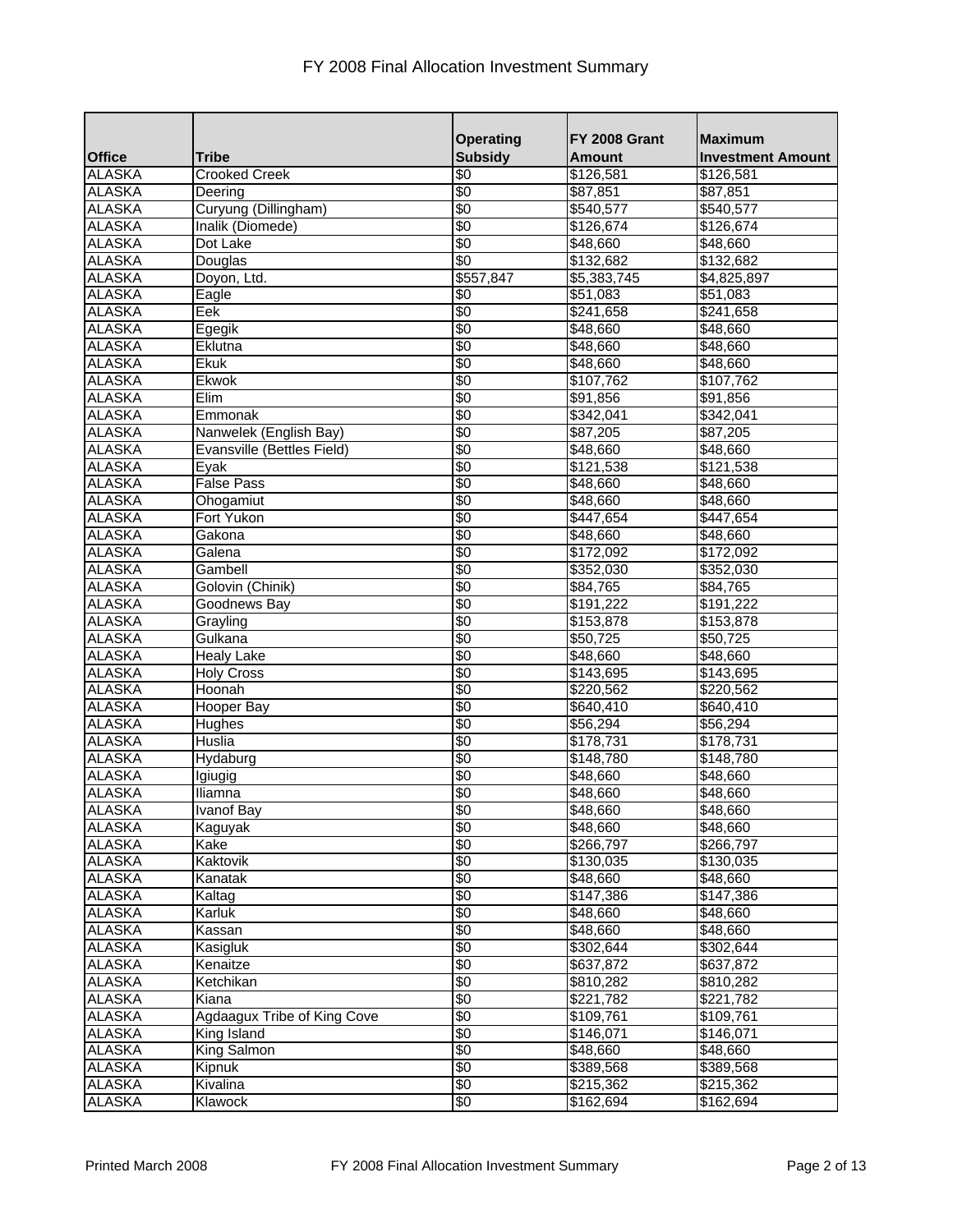|                                |                                   | <b>Operating</b>         | <b>FY 2008 Grant</b> | <b>Maximum</b>           |
|--------------------------------|-----------------------------------|--------------------------|----------------------|--------------------------|
| <b>Office</b>                  | <b>Tribe</b>                      | <b>Subsidy</b>           | <b>Amount</b>        | <b>Investment Amount</b> |
| <b>ALASKA</b>                  | Kobuk                             | \$0                      | \$87,668             | \$87,668                 |
| <b>ALASKA</b>                  | Kokhanok                          | \$0                      | \$115,843            | \$115,843                |
| <b>ALASKA</b>                  | Koliganek                         | \$0                      | \$125,572            | \$125,572                |
| <b>ALASKA</b>                  | Kongiganak                        | \$0                      | \$217,894            | \$217,894                |
| <b>ALASKA</b>                  | Koniag, Incorporated              | \$2,291,678              | \$3,913,244          | \$1,621,567              |
| <b>ALASKA</b>                  | <b>Bill Moore's Slough</b>        | \$0                      | \$48,660             | \$48,660                 |
| <b>ALASKA</b>                  | Kotlik                            | \$0                      | \$290,291            | \$290,291                |
| <b>ALASKA</b>                  | Kotzebue                          | \$0                      | \$938,839            | \$938,839                |
| <b>ALASKA</b>                  | Koyuk                             | \$0                      | \$104,046            | \$104,046                |
| <b>ALASKA</b>                  | Koyukuk                           | $\sqrt{6}$               | \$90,156             | \$90,156                 |
| <b>ALASKA</b>                  | <b>Kwethluk</b>                   | $\sqrt[6]{30}$           | \$469,818            | \$469,818                |
| <b>ALASKA</b>                  | Kwigillingok                      | \$0                      | \$183,730            | \$183,730                |
| <b>ALASKA</b>                  | Kwinhagak (Quinhagak)             | \$0                      | \$391,238            | $\overline{$}391,238$    |
| <b>ALASKA</b>                  | Larsen Bay                        | \$0                      | \$48,660             | \$48,660                 |
| <b>ALASKA</b>                  | Levelock                          | \$0                      | \$78,863             | \$78,863                 |
| <b>ALASKA</b>                  | <b>Lime Village</b>               | \$0                      | \$48,660             | \$48,660                 |
| <b>ALASKA</b>                  | Lower.Kalskag                     | \$0                      | \$187,311            | \$187,311                |
| <b>ALASKA</b>                  | <b>McGrath</b>                    | \$0                      | \$125,380            | \$125,380                |
| <b>ALASKA</b>                  | <b>Manley Hot Springs</b>         | $\frac{1}{3}$            | \$48,660             | \$48,660                 |
| <b>ALASKA</b>                  | Manokotak                         | \$0                      | \$215,550            | \$215,550                |
| <b>ALASKA</b>                  | Marshall                          | $\overline{\mathbf{60}}$ | \$228,688            | \$228,688                |
| <b>ALASKA</b>                  | Mekoryuk                          | \$0                      | \$107,994            | \$107,994                |
| <b>ALASKA</b>                  | Mentasta                          | \$0                      | \$65,700             | \$65,700                 |
| <b>ALASKA</b>                  | Annette Island (Metlakakla)       | \$615,298                |                      |                          |
| <b>ALASKA</b>                  | Minto                             | $\frac{1}{3}$            | \$1,426,060          | \$810,762                |
|                                |                                   | \$0                      | \$174,274            | \$174,274                |
| <b>ALASKA</b><br><b>ALASKA</b> | Mountain Village (Asa'Carsarmiut) | \$0                      | 309,125              | \$309,125                |
|                                | Naknek                            |                          | \$104,190            | \$104,190                |
| <b>ALASKA</b>                  | <b>NANA Corporation</b>           | \$1,523,778              | \$3,715,375          | \$2,191,597              |
| <b>ALASKA</b>                  | Napaimute                         | $\sqrt{6}$               | \$48,660             | \$48,660                 |
| <b>ALASKA</b>                  | Napaskiak                         | $\sqrt[6]{}$             | \$248,840            | \$248,840                |
| <b>ALASKA</b>                  | Napakiak                          | \$0                      | \$248,725            | \$248,725                |
| <b>ALASKA</b>                  | Nelson Lagoon                     | \$0                      | \$48,660             | \$48,660                 |
| <b>ALASKA</b>                  | Nenana                            | \$0                      | \$121,672            | \$121,672                |
| <b>ALASKA</b>                  | Newhalen                          | \$0                      | \$61,714             | \$61,714                 |
| <b>ALASKA</b>                  | <b>New Stuyahok</b>               | \$0                      | \$273,149            | \$273,149                |
| <b>ALASKA</b>                  | Newtok                            | $\sqrt[6]{30}$           | \$159,729            | \$159,729                |
| ALASKA<br>ALASKA               | Umkumiute                         | $\sqrt[6]{30}$           | \$48,660             | \$48,660                 |
|                                | Nightmute                         | \$0                      | \$120,455            | \$120,455                |
| <b>ALASKA</b>                  | Nikolai                           | \$0                      | \$78,035             | \$78,035                 |
| <b>ALASKA</b>                  | Nikolski                          | $\frac{1}{6}$            | \$48,660             | \$48,660                 |
| <b>ALASKA</b>                  | <b>Ninilchik</b>                  | \$0                      | \$301,873            | \$301,873                |
| <b>ALASKA</b>                  | Noatak                            | $\frac{1}{6}$            | \$229,868            | \$229,868                |
| <b>ALASKA</b>                  | <b>Nome</b>                       | \$0                      | \$727,602            | \$727,602                |
| <b>ALASKA</b>                  | Nondalton                         | \$0                      | $\sqrt{31}39,082$    | \$139,082                |
| <b>ALASKA</b>                  | Noorvik                           | \$0                      | \$238,076            | \$238,076                |
| <b>ALASKA</b>                  | Northway                          | $\frac{1}{3}$            | \$125,062            | \$125,062                |
| <b>ALASKA</b>                  | Nuiqsut                           | $\frac{1}{6}$            | \$250,447            | \$250,447                |
| <b>ALASKA</b>                  | Nulato                            | $\frac{1}{3}$            | \$190,826            | \$190,826                |
| <b>ALASKA</b>                  | Nunapitchuk                       | \$0                      | \$249,696            | \$249,696                |
| <b>ALASKA</b>                  | Old Harbor                        | \$0                      | \$145,042            | \$145,042                |
| <b>ALASKA</b>                  | Orutsararmuit (Bethel)            | \$0                      | \$1,225,622          | \$1,225,622              |
| <b>ALASKA</b>                  | Oscarville                        | \$0                      | \$62,677             | \$62,677                 |
| <b>ALASKA</b>                  | Ouzinkie                          | $\frac{1}{6}$            | \$81,578             | \$81,578                 |
| <b>ALASKA</b>                  | Paimiut                           | $\frac{1}{30}$           | \$48,660             | \$48,660                 |
| <b>ALASKA</b>                  | <b>Pauloff Harbor Village</b>     | $\frac{1}{3}$            | \$48,660             | \$48,660                 |
|                                |                                   |                          |                      |                          |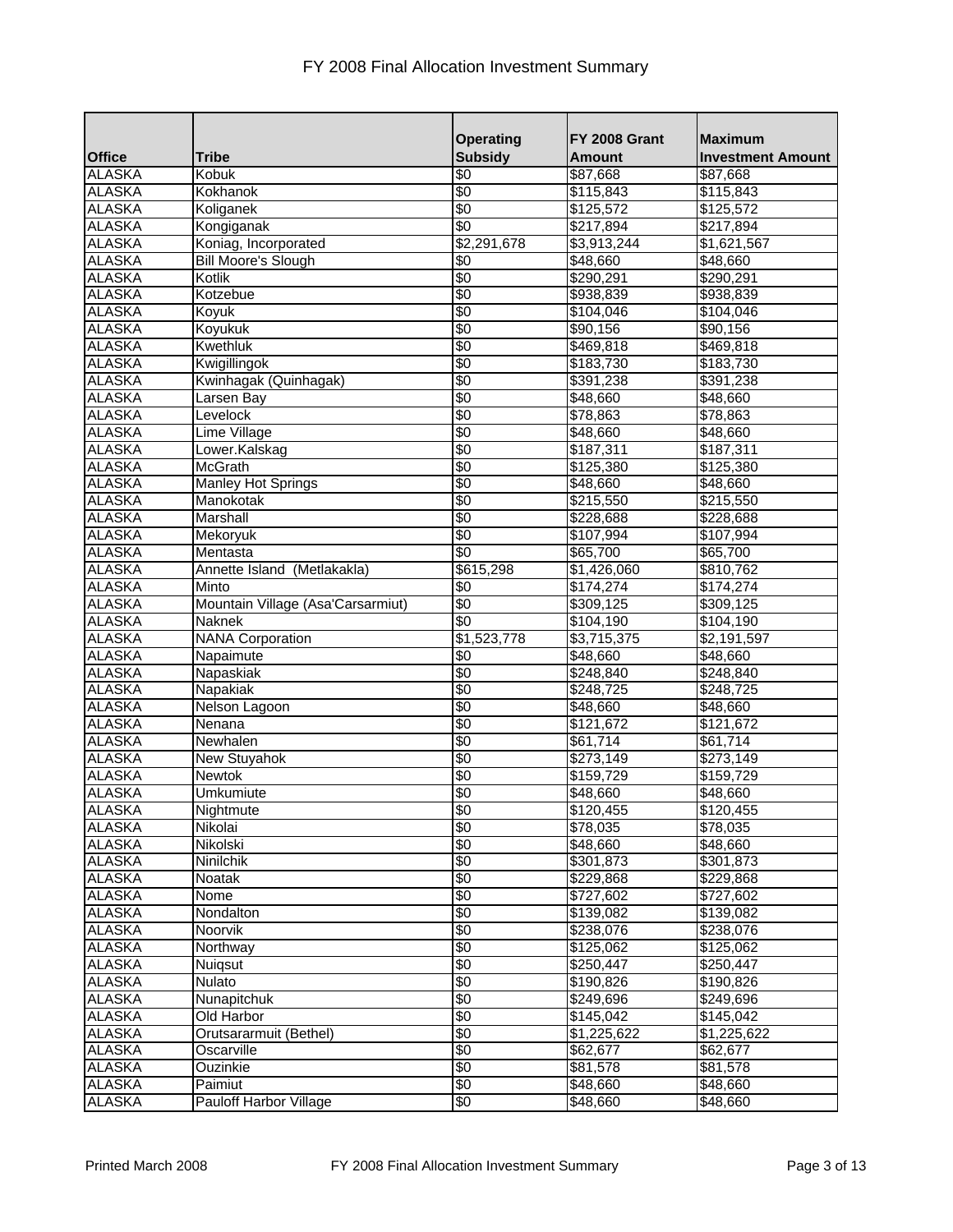|               |                                         | <b>Operating</b>         | FY 2008 Grant        | <b>Maximum</b>           |
|---------------|-----------------------------------------|--------------------------|----------------------|--------------------------|
| <b>Office</b> | <b>Tribe</b>                            | <b>Subsidy</b>           | <b>Amount</b>        | <b>Investment Amount</b> |
| <b>ALASKA</b> | Pedro Bay                               | \$0                      | \$48,660             | \$48,660                 |
| <b>ALASKA</b> | Perryville                              | \$0                      | \$64,125             | \$64,125                 |
| <b>ALASKA</b> | Petersburg                              | $\sqrt{6}$               | \$186,019            | $\frac{1}{186,019}$      |
| <b>ALASKA</b> | <b>Pilot Point</b>                      | $\sqrt[6]{}$             | \$51,926             | \$51,926                 |
| <b>ALASKA</b> | <b>Pilot Station</b>                    | \$0                      | $\sqrt{286,982}$     | \$286,982                |
| <b>ALASKA</b> | Pitka's Point                           | \$0                      | \$71,749             | \$71,749                 |
| <b>ALASKA</b> | Platinum                                | \$0                      | \$48,660             | \$48,660                 |
| <b>ALASKA</b> | Point Hope                              | $\overline{\mathbf{60}}$ | \$332,869            | \$332,869                |
| <b>ALASKA</b> | Point Lay                               | \$0                      | \$144,540            | \$144,540                |
| <b>ALASKA</b> | Port Graham                             | \$0                      | \$59,674             | \$59,674                 |
| <b>ALASKA</b> | Port Heiden                             | \$0                      | \$48,660             | \$48,660                 |
| <b>ALASKA</b> | Port Lions                              | $\frac{1}{3}$            | \$88,709             | \$88,709                 |
| <b>ALASKA</b> | Rampart                                 | \$0                      | \$50,067             | \$50,067                 |
| <b>ALASKA</b> | <b>Red Devil</b>                        | $\sqrt{6}$               | \$48,660             | \$48,660                 |
| <b>ALASKA</b> | Ruby                                    | $\sqrt{6}$               | \$153,342            | \$153,342                |
| <b>ALASKA</b> | Iqurmuit                                | \$0                      | \$121,154            | \$121,154                |
| <b>ALASKA</b> | Saint George                            | $\sqrt[6]{}$             | \$57,304             | \$57,304                 |
| <b>ALASKA</b> | Algaaciq (St. Mary's)                   | \$0                      | \$219,131            | \$219,131                |
| <b>ALASKA</b> | Saint Michael                           | \$0                      | \$185,373            | \$185,373                |
| <b>ALASKA</b> | Saint Paul                              | $\sqrt[6]{}$             | \$262,026            | \$262,026                |
| <b>ALASKA</b> | Salamatoff                              | \$0                      | \$48,660             | \$48,660                 |
| <b>ALASKA</b> | Qagan Tayagungin (Sand Point)           | $\sqrt{6}$               | \$123,900            | \$123,900                |
| <b>ALASKA</b> | Savoonga                                | $\sqrt[6]{}$             | \$437,072            | \$437,072                |
| <b>ALASKA</b> | Saxman                                  | \$0                      | \$69,021             | \$69,021                 |
| <b>ALASKA</b> | <b>Scammon Bay</b>                      | \$0                      | \$243,622            | \$243,622                |
| <b>ALASKA</b> | Selawik                                 | \$0                      | \$341,380            | \$341,380                |
| <b>ALASKA</b> | Seldovia                                | \$0                      | \$55,093             | \$55,093                 |
| <b>ALASKA</b> | Shageluk                                | $\sqrt{6}$               | \$95,527             | \$95,527                 |
| <b>ALASKA</b> | Shaktoolik                              | $\sqrt[6]{}$             | \$105,139            | \$105,139                |
| <b>ALASKA</b> | Sheldon's Point                         | \$0                      | \$112,483            | \$112,483                |
| <b>ALASKA</b> | Shishmaref                              | $\frac{1}{3}$            | \$354,618            | \$354,618                |
| <b>ALASKA</b> | Sun'aq Tribe of Kodiak                  | \$0                      | \$164,597            | \$164,597                |
| <b>ALASKA</b> |                                         | \$0                      |                      |                          |
| <b>ALASKA</b> | Shungnak                                |                          | \$124,525            | \$124,525                |
|               | <b>Baranof Island Housing Authority</b> | \$404,436                | \$1,302,861          | \$898,425                |
| <b>ALASKA</b> | Skagway                                 | $\sqrt[6]{}$             | \$48,660             | \$48,660                 |
| <b>ALASKA</b> | Sleetmute                               | \$0                      | $\overline{$81,818}$ | \$81,818                 |
| <b>ALASKA</b> | Solomon                                 | $\sqrt[6]{30}$           | \$48,660             | \$48,660                 |
| <b>ALASKA</b> | South Naknek                            | $\overline{\$0}$         | \$62,342             | \$62,342                 |
| <b>ALASKA</b> | <b>Stebbins</b>                         | $\frac{1}{3}$            | \$323,905            | \$323,905                |
| <b>ALASKA</b> | <b>Stevens Village</b>                  | \$0                      | \$84,117             | \$84,117                 |
| <b>ALASKA</b> | <b>Stony River</b>                      | \$0                      | \$73,786             | \$73,786                 |
| <b>ALASKA</b> | Takotna                                 | $\frac{1}{6}$            | \$48,660             | \$48,660                 |
| <b>ALASKA</b> | Tanacross                               | \$0                      | \$129,673            | \$129,673                |
| <b>ALASKA</b> | Tanana                                  | \$0                      | \$227,522            | \$227,522                |
| <b>ALASKA</b> | Tatitlek                                | $\frac{1}{3}$            | \$56,835             | \$56,835                 |
| <b>ALASKA</b> | Tazlina                                 | $\frac{1}{6}$            | \$48,660             | \$48,660                 |
| <b>ALASKA</b> | Mary's Igloo                            | $\frac{1}{3}$            | \$48,660             | \$48,660                 |
| <b>ALASKA</b> | Teller                                  | $\frac{1}{3}$            | \$172,990            | \$172,990                |
| <b>ALASKA</b> | Telida                                  | $\frac{1}{6}$            | \$48,660             | \$48,660                 |
| <b>ALASKA</b> | Tetlin                                  | \$0                      | \$129,430            | \$129,430                |
| <b>ALASKA</b> | Tlingit-Haida Central Council           | \$2,382,143              | \$6,348,234          | \$3,966,091              |
| <b>ALASKA</b> | Togiak                                  | \$0                      | \$532,960            | \$532,960                |
| <b>ALASKA</b> | Toksook Bay-Nunakauyarmuit Tribe        | \$0                      | \$246,372            | $\sqrt{246,372}$         |
| <b>ALASKA</b> | Tuluksak                                | $\frac{1}{6}$            | \$225,657            | \$225,657                |
| <b>ALASKA</b> | Tuntutuliak                             | $\frac{1}{3}$            | \$198,903            | \$198,903                |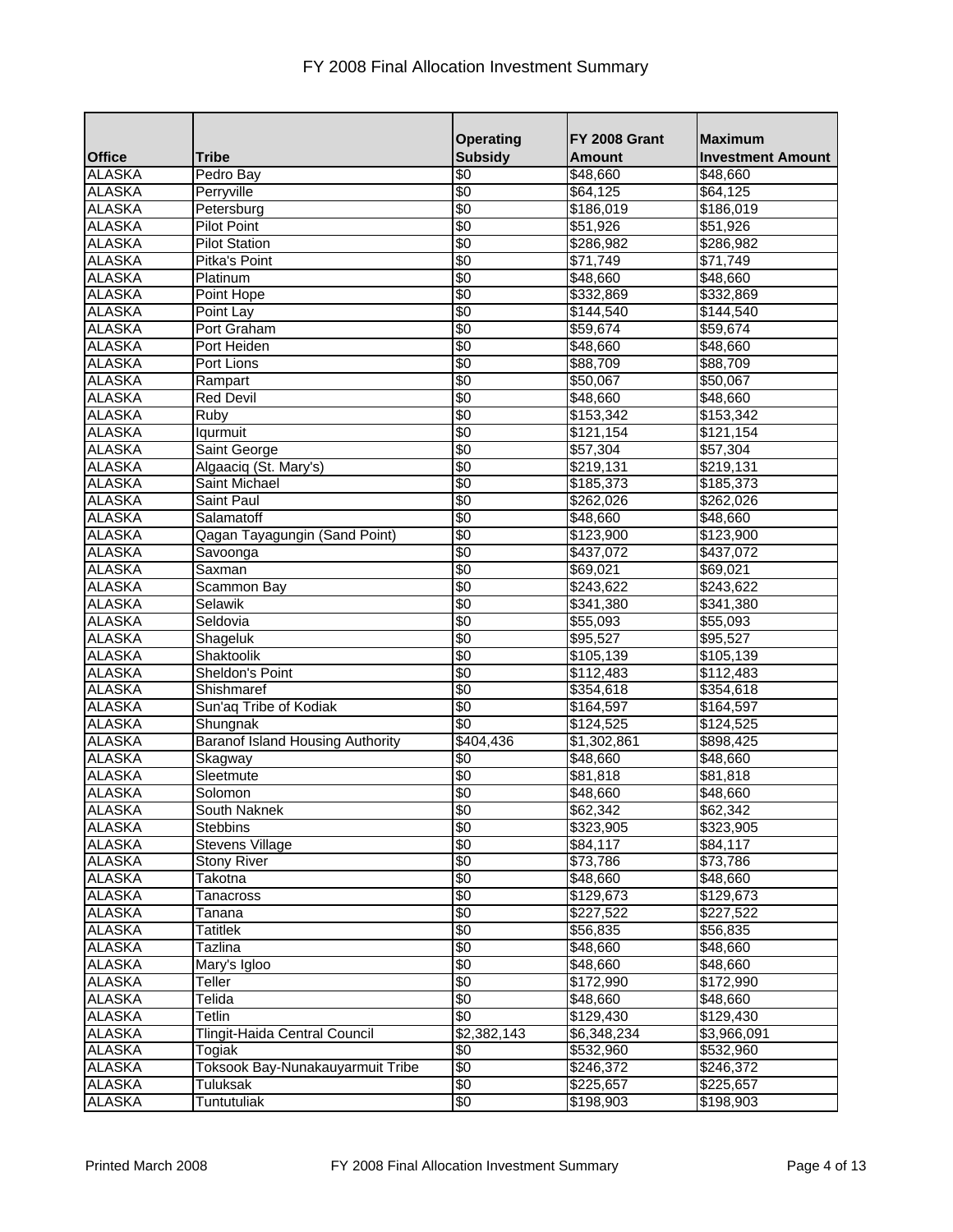## FY 2008 Final Allocation Investment Summary

|               |                       | <b>Operating</b> | FY 2008 Grant | <b>Maximum</b>           |
|---------------|-----------------------|------------------|---------------|--------------------------|
| <b>Office</b> | <b>Tribe</b>          | <b>Subsidy</b>   | Amount        | <b>Investment Amount</b> |
| <b>ALASKA</b> | Tununak               | \$0              | \$228,668     | \$228,668                |
| <b>ALASKA</b> | Twin Hills            | \$0              | \$48,660      | \$48,660                 |
| <b>ALASKA</b> | Tyonek                | \$0              | \$106,595     | \$106,595                |
| <b>ALASKA</b> | Ugashik               | \$0              | \$48,660      | \$48,660                 |
| <b>ALASKA</b> | Unga                  | \$0              | \$48,660      | \$48,660                 |
| <b>ALASKA</b> | <b>Unalakleet</b>     | \$0              | \$298,494     | \$298,494                |
| <b>ALASKA</b> | Qawalangin (Unalaska) | $\frac{1}{20}$   | \$95,505      | \$95,505                 |
| <b>ALASKA</b> | Kalskag               | \$0              | \$164,396     | \$164,396                |
| <b>ALASKA</b> | Venetie               | 9                | \$121,035     | \$121,035                |
| <b>ALASKA</b> | Wainwright            | \$0              | \$279,257     | \$279,257                |
| <b>ALASKA</b> | Wales                 | \$0              | \$112,569     | \$112,569                |
| <b>ALASKA</b> | White Mountain        | \$0              | \$159,068     | \$159,068                |
| <b>ALASKA</b> | Lesnoi (Woody Island) | \$0              | \$48,660      | \$48,660                 |
| <b>ALASKA</b> | Wrangell              | \$0              | \$170,491     | \$170,491                |
| ALASKA        | Yakutat               | \$0              | \$132,163     | \$132,163                |
| <b>ALASKA</b> | Andreafski            | 9                | \$115,372     | \$115,372                |
| <b>ALASKA</b> | Knik                  | \$0              | \$832,420     | \$832,420                |
| <b>ALASKA</b> | <b>TOTAL</b>          | \$20,458,863     | \$96,792,741  | \$76,333,878             |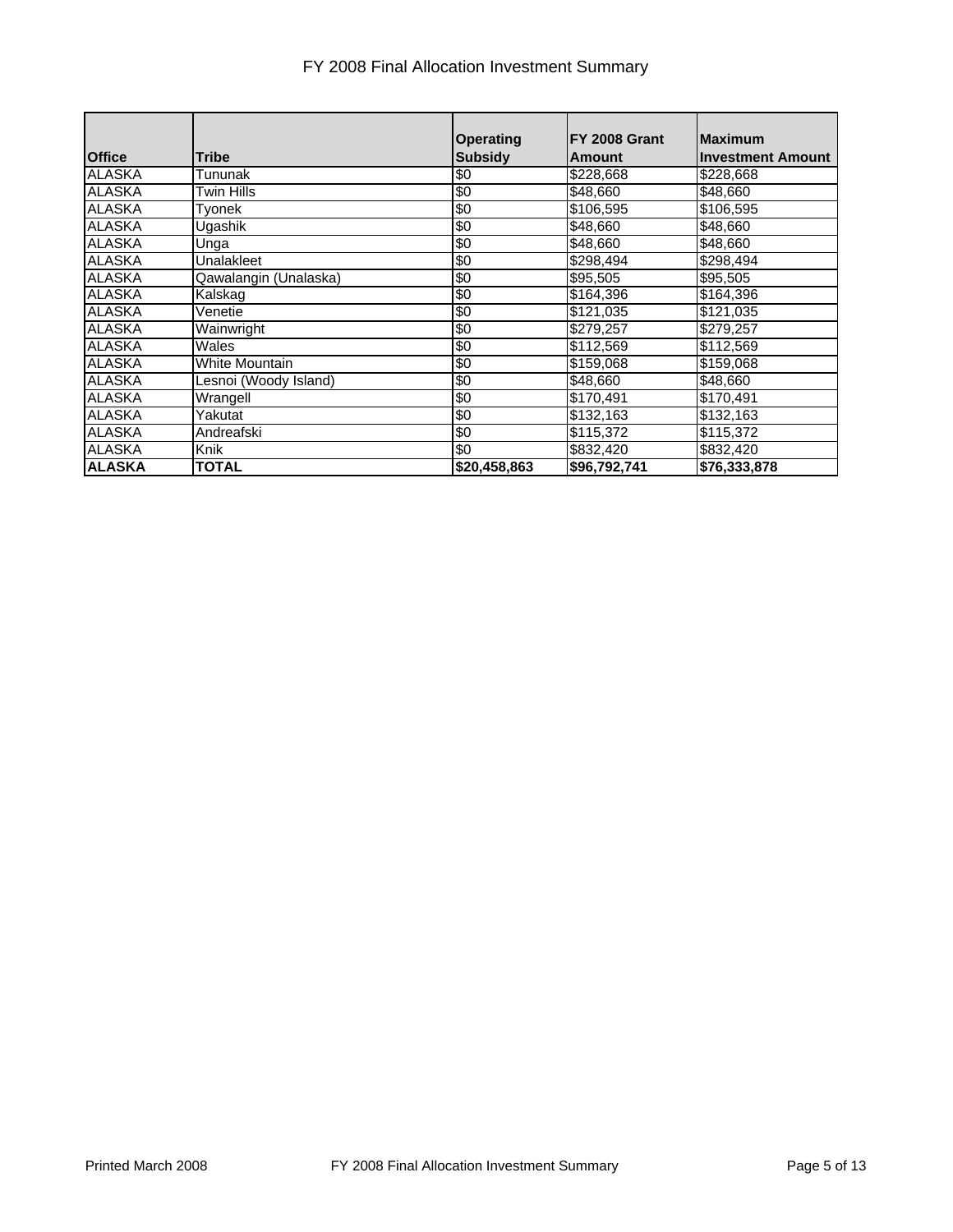|                                  |                                                  | <b>Operating</b>       | FY 2008 Grant              | <b>Maximum</b>             |
|----------------------------------|--------------------------------------------------|------------------------|----------------------------|----------------------------|
| <b>Office</b>                    | <b>Tribe</b>                                     | <b>Subsidy</b>         | <b>Amount</b>              | <b>Investment Amount</b>   |
| <b>CHICAGO</b>                   | <b>MOWA Band of Choctaw Indians</b>              | \$126,106              | \$605,453                  | \$479,348                  |
| <b>CHICAGO</b>                   | Poarch Band of Creek Indians                     | \$319,681              | \$1,566,729                | \$1,247,048                |
| <b>CHICAGO</b>                   | Miccosukee Tribe                                 | \$0                    | \$48,660                   | \$48,660                   |
| <b>CHICAGO</b>                   | Seminole Tribe                                   | \$0                    | \$1,681,755                | \$1,681,755                |
| <b>CHICAGO</b>                   | Sac & Fox Tribe                                  | \$51,022               | \$291,307                  | \$240,285                  |
| <b>CHICAGO</b>                   | <b>Houlton Band of Maliseets</b>                 | \$185,994              | \$459,616                  | \$273,623                  |
| <b>CHICAGO</b>                   | Passamaquoddy Indian Tribe                       | \$255,832              | \$1,117,625                | \$861,792                  |
| <b>CHICAGO</b>                   | Penobscot Tribe                                  | $\sqrt{3174,929}$      | \$957,238                  | \$782,309                  |
| <b>CHICAGO</b>                   | <b>Pleasant Point</b>                            | \$186,467              | \$1,092,326                | \$905,859                  |
| <b>CHICAGO</b>                   | Aroostook Band of Micmac                         | \$188,731              | \$1,101,844                | \$913,113                  |
| <b>CHICAGO</b>                   | Wampanoag Tribe                                  | \$217,336              | \$611,232                  | \$393,896                  |
| <b>CHICAGO</b>                   | Mashpee Wampanoag                                | \$0                    | \$569,977                  | \$569,977                  |
| <b>CHICAGO</b>                   | Lac Vieux Desert Band                            | \$93,525               | \$243,075                  | \$149,550                  |
| <b>CHICAGO</b>                   | Bay Mills Indian Community                       | $\overline{$}234,599$  | \$906,744                  | \$672,144                  |
| <b>CHICAGO</b>                   | <b>Grand Traverse Band</b>                       | \$207,179              | \$1,373,355                | \$1,166,176                |
| <b>CHICAGO</b>                   | Match-e-be-nash-she-wish Band of Potta \$0       |                        | \$125,437                  | \$125,437                  |
| <b>CHICAGO</b>                   | Hannahville Community                            | \$42,601               | \$317,094                  | \$274,493                  |
| <b>CHICAGO</b>                   | Huron Band of Potawatomi                         | \$0                    | \$322,123                  | \$322,123                  |
| <b>CHICAGO</b>                   | Keweenaw Bay Indian Community                    | $\overline{$633,113}$  | \$1,482,623                | \$849,510                  |
| <b>CHICAGO</b>                   | Little River Band of Ottawa                      | \$0                    | \$239,453                  | \$239,453                  |
| <b>CHICAGO</b>                   | Little Traverse Bay Band                         | $\sqrt{6}$             | \$366,384                  | \$366,384                  |
| <b>CHICAGO</b>                   | Pokagon Band of Potawatomi                       | \$9,790                | \$1,688,639                | \$1,678,849                |
| <b>CHICAGO</b>                   | Saginaw Chippewa                                 | \$201,902              | \$1,171,450                | \$969,548                  |
| <b>CHICAGO</b>                   | Sault Ste. Marie Tribe                           | \$1,195,107            | \$4,190,017                | \$2,994,910                |
| <b>CHICAGO</b>                   | Boise Forte Band of Minnesota Chippewa \$150,734 |                        | \$1,029,961                | \$879,227                  |
| <b>CHICAGO</b>                   | Fond Du Lac Band of Minnesota Chippew \$683,179  |                        | \$3,724,389                | \$3,041,211                |
| <b>CHICAGO</b>                   | Grand Portage Band of Minn. Chippewa \$38,611    |                        | \$348,118                  | \$309,508                  |
| <b>CHICAGO</b>                   | Leech Lake Band of Minnesota Chippewa\$875,291   |                        | \$3,588,249                | \$2,712,958                |
| <b>CHICAGO</b>                   | <b>Lower Sioux</b>                               | \$90,930               | \$421,596                  | \$330,666                  |
| <b>CHICAGO</b>                   | Mille Lacs Band of Minnesota Chippewa            | \$340,555              | \$1,544,455                | \$1,203,899                |
| <b>CHICAGO</b>                   | Red Lake Band of Chippewa                        | \$846,498              | \$3,413,572                | \$2,567,074                |
| <b>CHICAGO</b>                   | Shakopee Sioux                                   | \$0                    | \$103,929                  | \$103,929                  |
| <b>CHICAGO</b>                   | <b>Upper Sioux Indian Community</b>              | \$9,223                | \$236,442                  | $\sqrt{227,218}$           |
| <b>CHICAGO</b>                   | White Earth Band of Minnesota Chippewa\$840,392  |                        | \$3,487,750                | \$2,647,359                |
| <b>CHICAGO</b>                   | Mississippi Choctaw Tribe                        | \$959,629              | \$3,307,022                | \$2,347,393                |
| <b>CHICAGO</b>                   | Cayuga Nation                                    | \$0                    | \$369,328                  | \$369,328                  |
| <b>CHICAGO</b>                   | Oneida Nation of New York                        | \$92,402               | \$759,350                  | \$666,948                  |
| <b>CHICAGO</b>                   | Onondaga Nation                                  | \$0                    | \$87,015                   | \$87,015                   |
| <b>CHICAGO</b>                   | St. Regis Mohawk Tribe                           | \$513,536              | \$2,423,274                | \$1,909,738                |
| <b>CHICAGO</b>                   | Seneca Nation of New York                        | \$630,895              | \$2,494,171                | \$1,863,277                |
| <b>CHICAGO</b>                   | Tonawanda Band of Senecas                        | \$0                    | \$124,055                  | \$124,055                  |
| <b>CHICAGO</b>                   | Tuscarora Nation                                 | \$0                    | \$126,121                  | \$126,121                  |
| <b>CHICAGO</b>                   | Eastern Cherokee                                 | \$986,583              | \$2,775,777                | \$1,789,195                |
| <b>CHICAGO</b>                   | <b>Coharie State Tribe</b>                       | \$51,868               | \$540,310                  | \$488,442                  |
| <b>CHICAGO</b>                   | Haliwa-Saponi State Tribe                        | \$82,714               | \$602,852                  | \$520,138                  |
| <b>CHICAGO</b>                   | Lumbee State Tribe                               | \$535,281              | \$10,965,087               | \$10,429,807               |
| <b>CHICAGO</b>                   | Waccamaw Siouan State Tribe                      | \$30,555               | \$418,939                  | \$388,385                  |
| <b>CHICAGO</b>                   | Narragansett Tribe                               | \$0                    | \$466,505                  | \$466,505                  |
| <b>CHICAGO</b>                   | Catawba Indian Tribe                             | \$132,355              | \$1,204,729                | \$1,072,374                |
| <b>CHICAGO</b>                   | <b>Bad River Band</b>                            | \$434,033              | \$1,468,049                | \$1,034,017                |
| <b>CHICAGO</b>                   | Forest County Potawatami                         | \$87,927               | \$559,698                  | \$471,770                  |
| <b>CHICAGO</b>                   | Lac Courte Oreilles                              | \$886,097              | \$2,693,733                | \$1,807,636                |
| <b>CHICAGO</b><br><b>CHICAGO</b> | Lac Du Flambeau Band<br>Menominee Indian Tribe   | \$508,170<br>\$948,949 | \$1,625,244<br>\$2,297,872 | \$1,117,075<br>\$1,348,924 |
| <b>CHICAGO</b>                   | Oneida Tribe                                     |                        |                            |                            |
|                                  |                                                  | \$620,645              | \$3,465,919                | \$2,845,274                |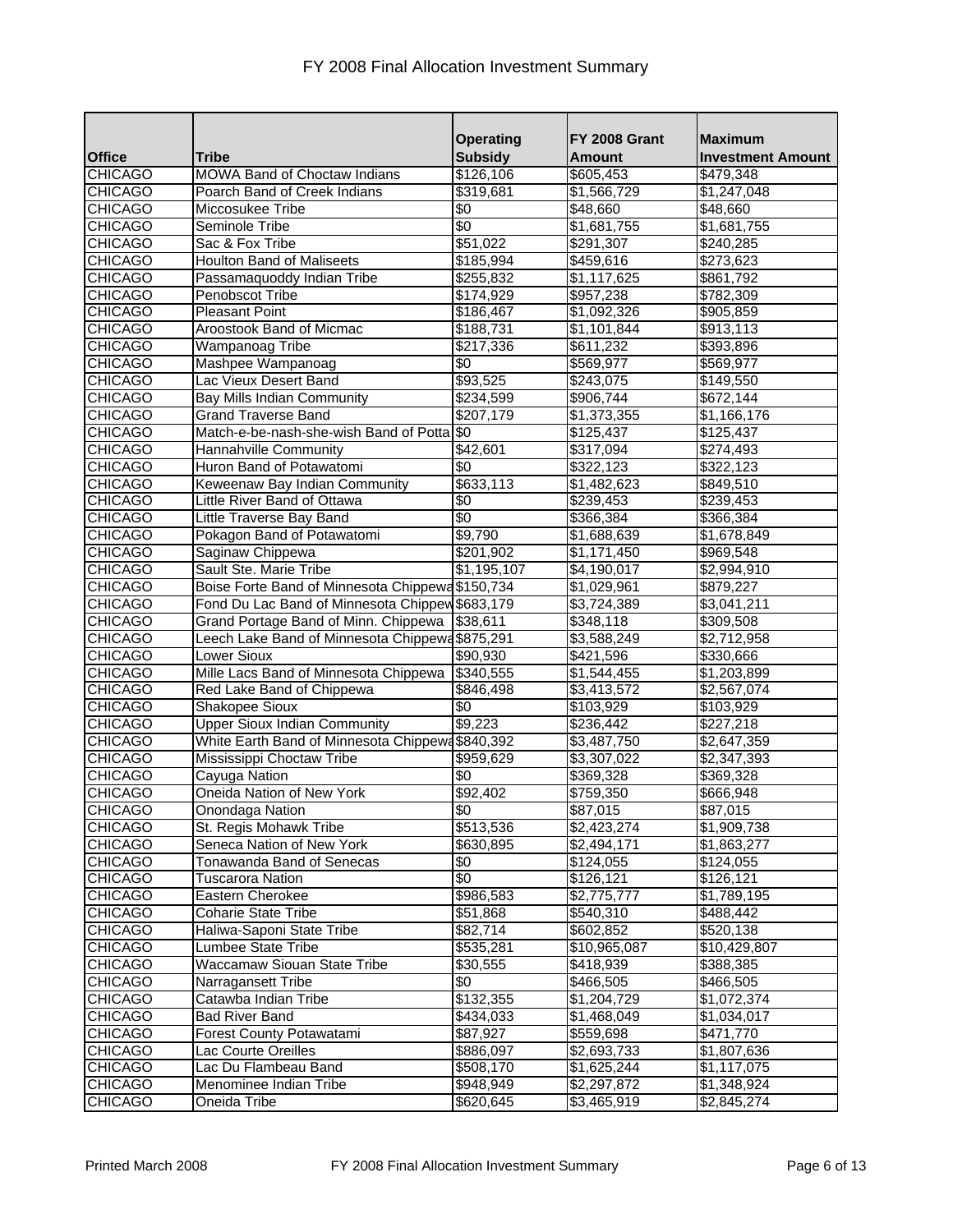## FY 2008 Final Allocation Investment Summary

| <b>Office</b>  | Tribe                                  | Operating<br><b>Subsidy</b> | IFY 2008 Grant<br><b>Amount</b> | <b>Maximum</b><br><b>Investment Amount</b> |
|----------------|----------------------------------------|-----------------------------|---------------------------------|--------------------------------------------|
| <b>CHICAGO</b> | Red Cliff Band of Lake Superior Chippe | \$305,620                   | \$1,094,471                     | \$788,851                                  |
| <b>CHICAGO</b> | Saint Croix Chippewa                   | \$491,758                   | \$1,295,359                     | \$803,601                                  |
| <b>CHICAGO</b> | Sokagoan Chippewa Tribe                | \$333,430                   | \$862,127                       | \$528.697                                  |
| <b>CHICAGO</b> | Stockbridge-Munsee Tribe               | \$86,037                    | \$466,782                       | \$380,745                                  |
| <b>CHICAGO</b> | <b>Ho-Chunk Nation</b>                 | \$473.493                   | \$3,820,411                     | \$3,346,918                                |
| <b>CHICAGO</b> | <b>TOTAL</b>                           | \$17,391,304                | \$86,742,819                    | \$69,351,516                               |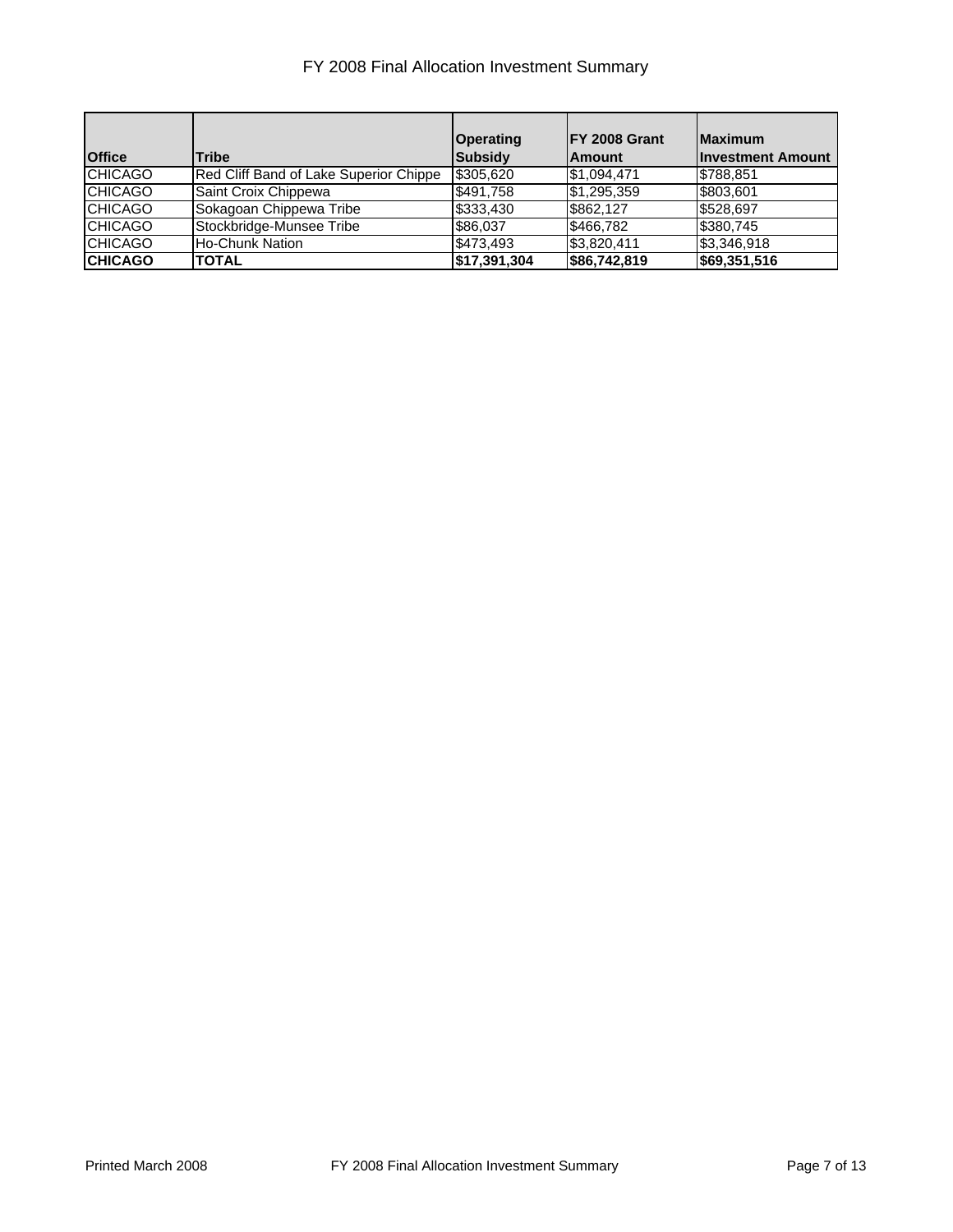| F1 2006 Final Allocation investment Summary |                                        |                                    |                                |                                            |  |
|---------------------------------------------|----------------------------------------|------------------------------------|--------------------------------|--------------------------------------------|--|
| <b>Office</b>                               | <b>Tribe</b>                           | <b>Operating</b><br><b>Subsidy</b> | FY 2008 Grant<br><b>Amount</b> | <b>Maximum</b><br><b>Investment Amount</b> |  |
| <b>DENVER</b>                               | Southern Ute Tribe                     | \$485,135                          | \$1,211,282                    | \$726,147                                  |  |
| <b>DENVER</b>                               | <b>Ute Mountain Tribe</b>              | \$484,382                          | \$1,392,297                    | \$907,915                                  |  |
| <b>DENVER</b>                               | <b>Blackfeet Tribe</b>                 | \$2,199,254                        | \$6,227,778                    | \$4,028,524                                |  |
| <b>DENVER</b>                               | Crow Tribe                             | \$594,214                          | \$2,796,364                    | \$2,202,150                                |  |
| <b>DENVER</b>                               | Salish and Kootenai Tribes             | \$1,394,560                        | \$4,109,638                    | \$2,715,078                                |  |
| <b>DENVER</b>                               | Fort Belknap Indian Community          | \$788,892                          | \$2,504,204                    | \$1,715,311                                |  |
| <b>DENVER</b>                               | Fort Peck Assiniboine and Sioux        | $\sqrt{31,648,315}$                | \$5,468,211                    | \$3,819,896                                |  |
| <b>DENVER</b>                               | Northern Cheyenne                      | \$860,524                          | $\overline{3,}157,271$         | \$2,296,747                                |  |
| <b>DENVER</b>                               | Rocky Boy Chippewa-Cree                | \$848,682                          | \$2,633,539                    | \$1,784,857                                |  |
| <b>DENVER</b>                               | Omaha Tribe                            | \$489,939                          | \$1,421,697                    | \$931,758                                  |  |
| <b>DENVER</b>                               | Ponca Tribe of Nebraska                | \$143,008                          | \$1,466,101                    | \$1,323,093                                |  |
| <b>DENVER</b>                               | Santee Sioux Tribe                     | \$294,596                          | \$949,710                      | \$655,114                                  |  |
| <b>DENVER</b>                               | Winnebago Tribe                        | \$462,557                          | \$1,478,834                    | \$1,016,277                                |  |
| <b>DENVER</b>                               | Ft. Berthold Affiliated Tribes         | \$1,145,570                        | \$3,481,383                    | \$2,335,813                                |  |
| <b>DENVER</b>                               | Spirit Lake Sioux Tribe                | \$814,948                          | \$2,150,127                    | \$1,335,179                                |  |
| <b>DENVER</b>                               | Turtle Mountain Band of Chippewa       | \$2,236,321                        | \$7,925,533                    | \$5,689,212                                |  |
| <b>DENVER</b>                               | <b>Cheyenne River Sioux</b>            | \$1,776,050                        | \$5,091,547                    | \$3,315,497                                |  |
| <b>DENVER</b>                               | <b>Crow Creek Sioux</b>                | \$507,511                          | \$1,438,463                    | \$930,951                                  |  |
| <b>DENVER</b>                               | <b>Flandreau Santee Sioux</b>          | \$139,055                          | \$370,549                      | \$231,494                                  |  |
| <b>DENVER</b>                               | Lower Brule Sioux                      | \$421,890                          | $\overline{31,384,674}$        | \$962,784                                  |  |
| <b>DENVER</b>                               | Oglala Sioux of Pine Ridge Reservation | \$2,984,810                        | \$11,466,870                   | \$8,482,060                                |  |
| <b>DENVER</b>                               | Rosebud Sioux                          | \$2,122,918                        | \$6,931,127                    | \$4,808,209                                |  |

DENVER Sisseton-Wahpeton Oyate \$1,196,756 \$2,959,913 \$1,763,157 DENVER Standing Rock Sioux  $$1,577,853$   $$4,974,904$   $$3,397,051$ DENVER Yankton Sioux \$642,017 \$2,086,376 \$1,444,359 DENVER NW Band of Shoshone Nation \$43,549 \$182,343 \$138,794 DENVER Goshute Reservation \$132,924 \$364,329 \$231,405 DENVER Utah Paiute Tribe \$875,476 \$1,776,366 \$900,890 DENVER Skull Valley Band of Goshute \$0 \$48,660 \$48,660 DENVER Uintah & Ouray Ute Indian Tribe \$326,594 \$1,426,440 \$1,099,846 DENVER Northern Arapahoe \$449,039 \$1,818,274 \$1,369,234 DENVER Shoshone Tribe of the Wind River Reser \$429,332 \$1,643,387 \$1,214,056 **DENVER TOTAL \$28,516,674 \$92,338,192 \$63,821,518**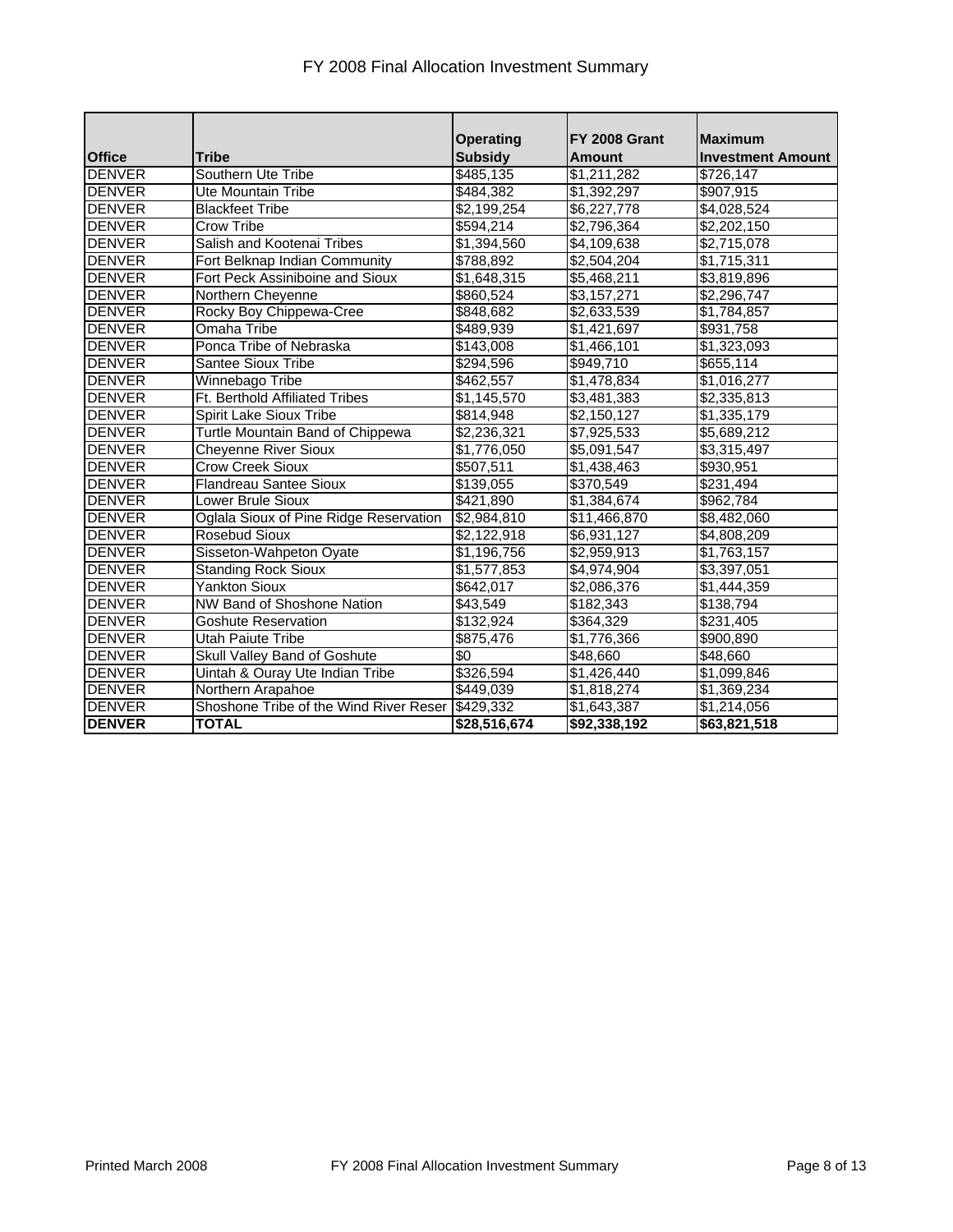|                                  | <b>Tribe</b>                                 | <b>Operating</b><br><b>Subsidy</b> | FY 2008 Grant           | <b>Maximum</b>           |
|----------------------------------|----------------------------------------------|------------------------------------|-------------------------|--------------------------|
| <b>Office</b><br><b>OKLAHOMA</b> |                                              | \$132,437                          | Amount                  | <b>Investment Amount</b> |
|                                  | Iowa Tribe of Kansas and Nebraska            |                                    | \$430,871               | $\sqrt{298,434}$         |
| <b>OKLAHOMA</b>                  | Kickapoo Tribe<br>Prairie Band of Potawatomi | \$201,687                          | \$849,337               | \$647,650                |
| <b>OKLAHOMA</b>                  |                                              | \$37,310                           | \$249,430               | \$212,120                |
| <b>OKLAHOMA</b>                  | Sac and Fox of Missouri                      | \$96,607                           | \$330,614               | \$234,008                |
| <b>OKLAHOMA</b>                  | Chitimacha Tribe                             | \$13,387                           | \$120,211               | \$106,824                |
| <b>OKLAHOMA</b>                  | Coushatta Tribe                              | $\overline{$}7,440$                | \$91,371                | \$83,931                 |
| <b>OKLAHOMA</b>                  | Jena Band of Choctaw                         | \$0                                | \$66,448                | \$66,448                 |
| <b>OKLAHOMA</b>                  | Tunica-Biloxi Tribe                          | \$0                                | \$250,642               | \$250,642                |
| <b>OKLAHOMA</b>                  | Alabama-Quassarte Tribal Town                | \$0                                | \$97,919                | \$97,919                 |
| <b>OKLAHOMA</b>                  | Absentee-Shawnee                             | \$776,401                          | $\overline{$2,964,213}$ | \$2,187,813              |
| <b>OKLAHOMA</b>                  | Apache Tribe                                 | \$64,727                           | \$1,146,812             | \$1,082,085              |
| <b>OKLAHOMA</b>                  | Fort Sill Apache Tribe                       | \$6,971                            | \$114,398               | \$107,427                |
| <b>OKLAHOMA</b>                  | Caddo Tribe                                  | \$47,149                           | \$438,842               | \$391,694                |
| <b>OKLAHOMA</b>                  | <b>Cherokee Nation</b>                       | \$8,798,684                        | \$27,605,755            | \$18,807,072             |
| <b>OKLAHOMA</b>                  | Cheyenne-Arapaho Tribes                      | \$140,812                          | \$2,749,676             | \$2,608,864              |
| <b>OKLAHOMA</b>                  | Chickasaw                                    | \$3,978,884                        | \$11,908,154            | \$7,929,271              |
| <b>OKLAHOMA</b>                  | <b>Choctaw Nation</b>                        | \$2,347,769                        | \$11,819,379            | \$9,471,609              |
| <b>OKLAHOMA</b>                  | <b>Comanche Nation</b>                       | \$476,477                          | \$2,750,833             | \$2,274,357              |
| <b>OKLAHOMA</b>                  | Muscogee (Creek) Nation                      | \$1,227,660                        | \$13,254,096            | \$12,026,436             |
| <b>OKLAHOMA</b>                  | Delaware Nation of West Oklahoma             | \$6.473                            | \$79,551                | \$73,078                 |
| <b>OKLAHOMA</b>                  | <b>Eastern Shawnee Tribe</b>                 | \$5,975                            | \$116,286               | $\overline{$}110,311$    |
| <b>OKLAHOMA</b>                  | Iowa Tribe of Oklahoma                       | $\sqrt{$2,661}$                    | \$99,954                | \$97,294                 |
| <b>OKLAHOMA</b>                  | <b>Kaw Tribe</b>                             | \$51,394                           | \$792,969               | \$741,575                |
| <b>OKLAHOMA</b>                  | <b>United Keetoowah</b>                      | \$0                                | \$48,660                | \$48,660                 |
| <b>OKLAHOMA</b>                  | Kialegee Tribal Town                         | \$0                                | \$61,417                | \$61,417                 |
| <b>OKLAHOMA</b>                  | Kickapoo Tribe of Oklahoma                   | \$44,368                           | \$436,578               | \$392,209                |
| <b>OKLAHOMA</b>                  | Kiowa Tribe                                  | \$100,375                          | \$1,180,813             | \$1,080,438              |
| <b>OKLAHOMA</b>                  | Shawnee                                      | \$0                                | \$48,660                | \$48,660                 |
| <b>OKLAHOMA</b>                  | Miami Tribe                                  | \$0                                | \$62,048                | \$62,048                 |
| <b>OKLAHOMA</b>                  | Modoc Tribe                                  | \$34,514                           | \$115,812               | \$81,299                 |
| <b>OKLAHOMA</b>                  | Osage Tribe                                  | \$87,477                           | \$1,534,200             | \$1,446,724              |
| <b>OKLAHOMA</b>                  | Otoe-Missouria Tribe                         | \$115,609                          | \$328,743               | \$213,134                |
| <b>OKLAHOMA</b>                  | <b>Ottawa Tribe</b>                          | \$0                                | \$218,723               | \$218,723                |
| <b>OKLAHOMA</b>                  | <b>Pawnee Tribe</b>                          | \$67,697                           | \$500,088               | \$432,391                |
| <b>OKLAHOMA</b>                  | Peoria Tribe                                 | \$585,204                          | \$1,437,613             | \$852,409                |
| <b>OKLAHOMA</b>                  | Ponca Tribe                                  | \$91,671                           | \$780,511               | \$688,840                |
| <b>OKLAHOMA</b>                  | Citizen Band Potawatomi Tribe                | \$62,347                           | \$2,214,085             | \$2,151,738              |
| <b>OKLAHOMA</b>                  | <b>Quapaw Tribe</b>                          | ΨU                                 | \$275,191               | \$275,191                |
| <b>OKLAHOMA</b>                  | Sac and Fox Tribe                            | \$255,901                          | \$1,640,220             | \$1,384,319              |
| <b>OKLAHOMA</b>                  | Seminole Nation                              | \$634,989                          | \$1,699,990             | \$1,065,001              |
| <b>OKLAHOMA</b>                  | Seneca-Cayuga                                | \$0                                | \$103,176               | \$103,176                |
| <b>OKLAHOMA</b>                  | <b>Thlopthlocco Tribal Town</b>              | \$0                                | \$145,751               | \$145,751                |
| <b>OKLAHOMA</b>                  | <b>Tonkawa Tribe</b>                         | \$144,351                          | \$493,862               | \$349,512                |
| <b>OKLAHOMA</b>                  | Wichita Tribe                                | \$121,413                          | \$460,209               | \$338,796                |
| <b>OKLAHOMA</b>                  | <b>Wyandotte Nation</b>                      | \$8,129                            | \$502,802               | \$494,672                |
| <b>OKLAHOMA</b>                  | Alabama-Couchatta                            | \$26,753                           | \$306,607               | \$279,854                |
| <b>OKLAHOMA</b>                  | Texas Band of Kickapoo Indians               | \$49,452                           | \$217,156               | \$167,704                |
| <b>OKLAHOMA</b>                  | <b>TOTAL</b>                                 | \$20,851,153                       | \$93,140,676            | \$72,289,524             |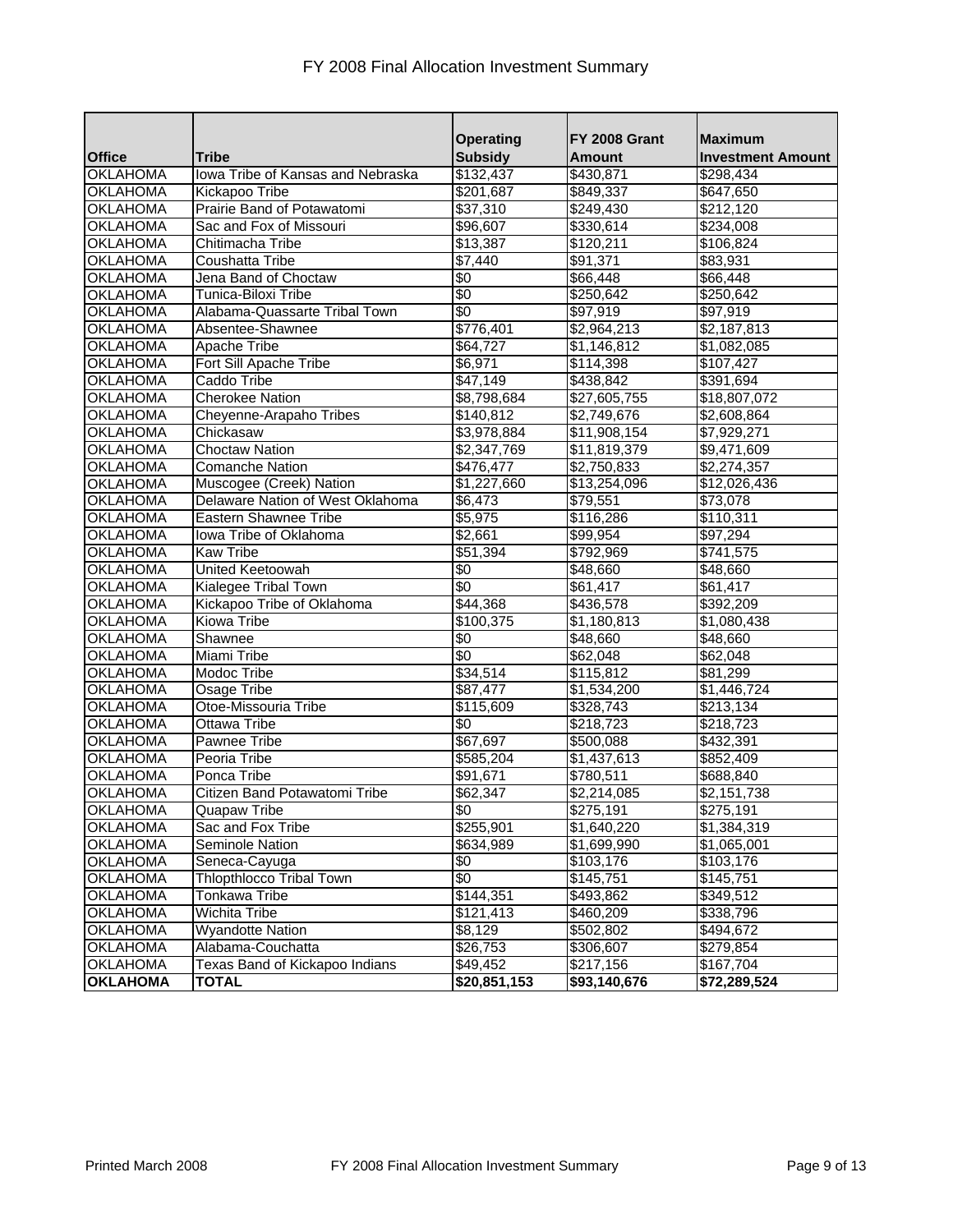|                |                                        | <b>Operating</b>        | FY 2008 Grant | <b>Maximum</b>           |
|----------------|----------------------------------------|-------------------------|---------------|--------------------------|
| <b>Office</b>  | <b>Tribe</b>                           | <b>Subsidy</b>          | <b>Amount</b> | <b>Investment Amount</b> |
| <b>PHOENIX</b> | Ak-Chin                                | \$125,095               | \$335,207     | \$210,113                |
| <b>PHOENIX</b> | <b>Cocopah Tribe</b>                   | \$345,755               | \$796,849     | \$451,093                |
| <b>PHOENIX</b> | Colorado River Indian Tribes           | \$768,750               | \$2,191,224   | \$1,422,474              |
| <b>PHOENIX</b> | Fort McDowell Yavapai Nation           | \$0                     | \$79,454      | \$79,454                 |
| <b>PHOENIX</b> | Gila River                             | \$2,712,356             | \$7,317,081   | \$4,604,724              |
| PHOENIX        | Havasupai                              | \$0                     | \$272,917     | \$272,917                |
| <b>PHOENIX</b> | Hopi                                   | \$250,007               | \$2,872,693   | \$2,622,686              |
| <b>PHOENIX</b> | Hualapai                               | \$683,434               | \$1,735,738   | \$1,052,304              |
| <b>PHOENIX</b> | Kaibab Band of Paiute                  | \$184,303               | \$635,428     | \$451,125                |
| <b>PHOENIX</b> | Navajo Nation                          | \$15,289,050            | \$74,025,827  | \$58,736,777             |
| <b>PHOENIX</b> | Tohono O'Odham Nation                  | \$912,366               | \$6,083,873   | \$5,171,507              |
| <b>PHOENIX</b> | Pascua Yaqui Tribe                     | \$2,024,161             | \$4,891,651   | \$2,867,489              |
| <b>PHOENIX</b> | Tonto Apache of Arizona                | \$0                     | \$48,660      | \$48,660                 |
| <b>PHOENIX</b> | Salt River Plma-Maricopa               | \$868,428               | \$2,416,055   | \$1,547,628              |
| <b>PHOENIX</b> | San Juan Southern Paiute Tribe         | \$0                     | \$107,657     | \$107,657                |
| <b>PHOENIX</b> | San Carlos Apache                      | \$2,128,969             | \$5,442,784   | \$3,313,815              |
| <b>PHOENIX</b> | White Mountain Apache (Fort Apache)    | $\overline{$2,040,201}$ | \$9,288,675   | \$7,248,474              |
| <b>PHOENIX</b> | Yavapai-Apache (Camp Verde)            | \$321,116               | \$1,227,263   | \$906,146                |
| <b>PHOENIX</b> | Yavapai-Prescott                       | \$0                     | \$48,660      | \$48,660                 |
| <b>PHOENIX</b> | Agua Caliente Band of Cahuilla         | \$0                     | \$97,249      | \$97,249                 |
| <b>PHOENIX</b> | Alturas Rancheria                      | $\sqrt{6}$              | \$48,660      | \$48,660                 |
| <b>PHOENIX</b> | Auburn Rancheria                       | \$0                     | \$129,876     | \$129,876                |
| <b>PHOENIX</b> | Augustine Band of Cahuilla             | \$0                     | \$48,660      | \$48,660                 |
| <b>PHOENIX</b> | Barona Group of Capitan Grande         | \$23,027                | \$75,877      | \$52,850                 |
| <b>PHOENIX</b> | Utu Utu Gwaiti Paiute                  | \$0                     | \$48,660      | \$48,660                 |
| <b>PHOENIX</b> | Berry Creek Rancheria                  | \$116,313               | \$477,402     | \$361,090                |
| <b>PHOENIX</b> | Big Lagoon Rancheria                   | \$0                     | \$48,660      | \$48,660                 |
| <b>PHOENIX</b> | <b>Big Pine Band</b>                   | \$47,421                | \$354,588     | \$307,167                |
| <b>PHOENIX</b> | <b>Big Sandy Rancheria</b>             | \$0                     | \$48,660      | \$48,660                 |
| <b>PHOENIX</b> | <b>Big Valley Rancheria</b>            | \$0                     | \$409,794     | \$409,794                |
| PHOENIX        | Paiute-Shoshone of Bishop Colony       | \$183,085               | \$1,547,215   | \$1,364,130              |
| <b>PHOENIX</b> | <b>Blue Lake Rancheria</b>             | \$0                     | \$48,660      | \$48,660                 |
| <b>PHOENIX</b> | <b>Bridgeport Paiute Indian Colony</b> | \$96,020                | \$209,306     | \$113,286                |
| <b>PHOENIX</b> | Buena Vista Rancheria                  | \$0                     | \$48,660      | \$48,660                 |
| <b>PHOENIX</b> | Cabazon Band                           | \$0                     | \$48,660      | \$48,660                 |
| <b>PHOENIX</b> | Cahuilla Band                          | \$13,616                | \$98,814      | \$85,199                 |
| <b>PHOENIX</b> | Campo Band                             | \$223,230               | \$668,255     | \$445,025                |
| <b>PHOENIX</b> | Cedarville Rancheria                   | \$0                     | \$48,660      | \$48,660                 |
| <b>PHOENIX</b> | Chemehuevi                             | \$284,528               | \$863,289     | \$578,761                |
| <b>PHOENIX</b> | Chicken Ranch Rancheria                | \$12,262                | \$107,816     | \$95,555                 |
| <b>PHOENIX</b> | Chico Rancheria                        | \$0                     | \$268,117     | \$268,117                |
| <b>PHOENIX</b> | Cloverdale Rancheria                   | \$0                     | \$242,570     | \$242,570                |
| <b>PHOENIX</b> | Cold Springs Rancheria                 | \$155, 179              | \$313,538     | \$158,359                |
| <b>PHOENIX</b> | Colusa Rancheria                       | \$0                     | \$48,660      | \$48,660                 |
| <b>PHOENIX</b> | Cortina Rancheria                      | \$0                     | \$92,605      | \$92,605                 |
| <b>PHOENIX</b> | Round Valley Reservation               | \$244,812               | \$2,648,226   | \$2,403,414              |
| <b>PHOENIX</b> | Coyote Valley Band                     | \$115,174               | \$417,975     | \$302,801                |
| <b>PHOENIX</b> | Ewiiaapaayp Band of Kumeyaay           | \$0                     | \$48,660      | \$48,660                 |
| <b>PHOENIX</b> | Dry Creek Rancheria                    | \$0                     | \$475,027     | \$475,027                |
| <b>PHOENIX</b> | Elk Valley Rancheria                   | $\frac{1}{30}$          | \$48,660      | \$48,660                 |
| <b>PHOENIX</b> | Sulphur Bank Rancheria                 | \$0                     | \$69,921      | \$69,921                 |
| <b>PHOENIX</b> | Enterprise Rancheria                   | \$0                     | \$421,164     | \$421,164                |
| <b>PHOENIX</b> | <b>Fort Bidwell</b>                    | \$93,714                | \$318,923     | \$225,209                |
| <b>PHOENIX</b> | Fort Independence                      | \$11,860                | \$104,604     | \$92,744                 |
| <b>PHOENIX</b> | Fort Mojave Tribe                      | \$483,889               | \$1,207,260   | \$723,370                |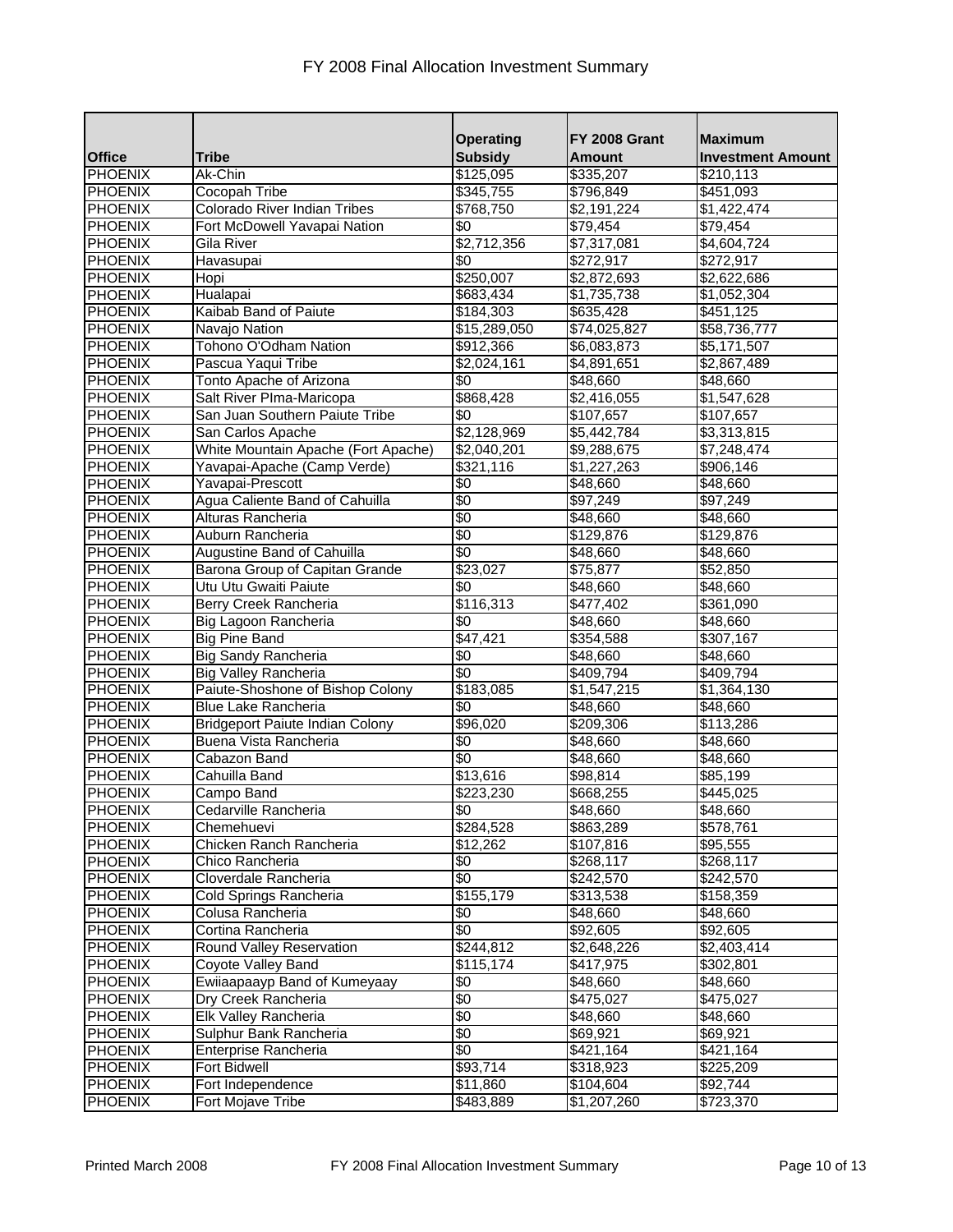|                                  |                                       | <b>Operating</b>      | FY 2008 Grant         | <b>Maximum</b>           |
|----------------------------------|---------------------------------------|-----------------------|-----------------------|--------------------------|
| <b>Office</b>                    | <b>Tribe</b>                          | <b>Subsidy</b>        | <b>Amount</b>         | <b>Investment Amount</b> |
| <b>PHOENIX</b>                   | Graton Rancheria                      | \$0                   | \$488,083             | \$488,083                |
| <b>PHOENIX</b>                   | Greenville Rancheria                  | \$0                   | \$104,231             | \$104,231                |
| <b>PHOENIX</b>                   | Grindstone Rancheria                  | \$148,264             | \$342,174             | \$193,910                |
| <b>PHOENIX</b>                   | Guidiville Rancheria                  | \$88,583              | \$240,686             | \$152,103                |
| <b>PHOENIX</b>                   | Hoopa Valley<br>Hopland Rancheria     | \$422,881             | \$1,724,435           | \$1,301,554              |
| <b>PHOENIX</b><br><b>PHOENIX</b> | Inaja Band                            | \$93,246<br>\$0       | \$451,284<br>\$48,660 | \$358,038<br>\$48,660    |
| <b>PHOENIX</b>                   | Ione Band of Miwok Indians            | $\sqrt[6]{30}$        | \$153,232             | \$153,232                |
| <b>PHOENIX</b>                   | Jackson Rancheria                     | \$0                   | \$48,660              | \$48,660                 |
| PHOENIX                          | Jamul Indian Village                  | \$0                   | \$48,660              | \$48,660                 |
| <b>PHOENIX</b>                   | Karuk                                 | \$825,351             | \$2,885,462           | \$2,060,111              |
| <b>PHOENIX</b>                   | La Jolla Band                         | \$55,318              | \$199,930             | \$144,612                |
| <b>PHOENIX</b>                   | La Posta Band                         | \$0                   | $\sqrt{3}48,660$      | \$48,660                 |
| <b>PHOENIX</b>                   | Laytonville Rancheria                 | \$146,549             | \$291,749             | \$145,200                |
| <b>PHOENIX</b>                   | Lone Pine Paiute-Shoshone             | \$195,863             | \$377,598             | \$181,736                |
| <b>PHOENIX</b>                   | Los Coyotes Band of Cahuilla          | \$0                   | \$48,660              | \$48,660                 |
| <b>PHOENIX</b>                   | Lower Lake Rancheria                  | \$0                   | \$48,660              | \$48,660                 |
| <b>PHOENIX</b>                   | Lytton Rancheria of California        | \$0                   | \$160,172             | \$160,172                |
| <b>PHOENIX</b>                   | Manchester Point Arena Rancheria      | $\sqrt{3181,202}$     | \$868,915             | \$687,713                |
| <b>PHOENIX</b>                   | Manzanita Band                        | \$0                   | \$48,660              | \$48,660                 |
| <b>PHOENIX</b>                   | Mesa Grande Band                      | $\overline{$}130,058$ | \$242,769             | \$112,711                |
| <b>PHOENIX</b>                   | Middletown Rancheria                  | \$0                   | \$48,961              | \$48,961                 |
| <b>PHOENIX</b>                   | Mooretown Rancheria                   | \$191,536             | \$994,625             | \$803,089                |
| <b>PHOENIX</b>                   | Morongo Band of Cahuilla              | \$95,309              | \$415,137             | \$319,828                |
| <b>PHOENIX</b>                   | North Fork Rancheria                  | <b>SO</b>             | \$1,093,438           | \$1,093,438              |
| <b>PHOENIX</b>                   | Pala Bank                             | \$101,643             | \$376,132             | \$274,490                |
| <b>PHOENIX</b>                   | Paskenta Band of Nomlaki Indian       | \$0                   | \$173,631             | \$173,631                |
| <b>PHOENIX</b>                   | Pauma Band                            | \$15,351              | \$77,341              | \$61,990                 |
| <b>PHOENIX</b>                   | Pechanga Band                         | \$0                   | \$89,547              | \$89,547                 |
| <b>PHOENIX</b>                   | Picayune Rancheria                    | \$69,453              | \$987,665             | \$918,212                |
| <b>PHOENIX</b>                   | Pinoleville Rancheria                 | \$23,311              | \$121,033             | \$97,721                 |
| <b>PHOENIX</b>                   | <b>Pit River Tribe</b>                | \$0                   | \$1,220,104           | \$1,220,104              |
| <b>PHOENIX</b>                   | Potter Valley Rancheria               | \$0                   | \$48,660              | \$48,660                 |
| <b>PHOENIX</b>                   | <b>Quartz Valley Reservation</b>      | \$104,880             | \$236,083             | \$131,203                |
| <b>PHOENIX</b>                   | Quechan Tribe                         | \$572,960             | \$1,820,922           | \$1,247,961              |
| <b>PHOENIX</b>                   | Ramona Band                           | \$0                   | \$48,660              | \$48,660                 |
| PHOENIX                          | Redding Rancheria                     | \$0                   | \$170,487             | \$170.487                |
| <b>PHOENIX</b>                   | Redwood Valley Rancheria              | \$42,969              | \$167,490             | \$124,521                |
| <b>PHOENIX</b>                   | Resighini Rancheria                   | \$0                   | \$48,660              | \$48,660                 |
| <b>PHOENIX</b>                   | <b>Rincon Reservation</b>             | \$141,125             | 3334,345              | \$193,220                |
| <b>PHOENIX</b>                   | Robinson Rancheria                    | \$81,552              | \$454,790             | \$373,238                |
| <b>PHOENIX</b>                   | Rohnerville Rancheria (Bear River Bd) | \$0                   | \$54,959              | \$54,959                 |
| <b>PHOENIX</b>                   | Rumsey Rancheria                      | \$0                   | \$48,660              | \$48,660                 |
| <b>PHOENIX</b>                   | San Manuel Band                       | $\frac{1}{3}$         | \$48,660              | \$48,660                 |
| <b>PHOENIX</b>                   | San Pasqual Band                      | \$188,109             | \$767,129             | \$579,020                |
| <b>PHOENIX</b>                   | San Rosa Band of Cahuilla             | \$4,189               | \$59,735              | \$55,546                 |
| <b>PHOENIX</b>                   | Santa Rosa Rancheria                  | \$201,101             | \$429,001             | \$227,900                |
| <b>PHOENIX</b>                   | Santa Ynez Band of Chumash            | \$10,960              | \$259,497             | \$248,537                |
| <b>PHOENIX</b>                   | Santa Ysabel Reservation              | \$0                   | \$68,084              | \$68,084                 |
| <b>PHOENIX</b>                   | Scotts Valley (Pomo)                  | $\frac{1}{3}$         | \$126,398             | \$126,398                |
| <b>PHOENIX</b>                   | Sherwood Valley Rancheria             | \$102,708             | \$437,771             | \$335,063                |
| <b>PHOENIX</b>                   | California Valley Miwok Tribe         | \$0                   | \$48,660              | \$48,660                 |
| <b>PHOENIX</b>                   | Shingle Springs Rancheria             | \$0                   | \$363,468             | \$363,468                |
| <b>PHOENIX</b>                   | Smith River Rancheria                 | \$0                   | \$542,164             | \$542,164                |
| <b>PHOENIX</b>                   | Soboba Band                           | \$154,944             | \$594,818             | \$439,874                |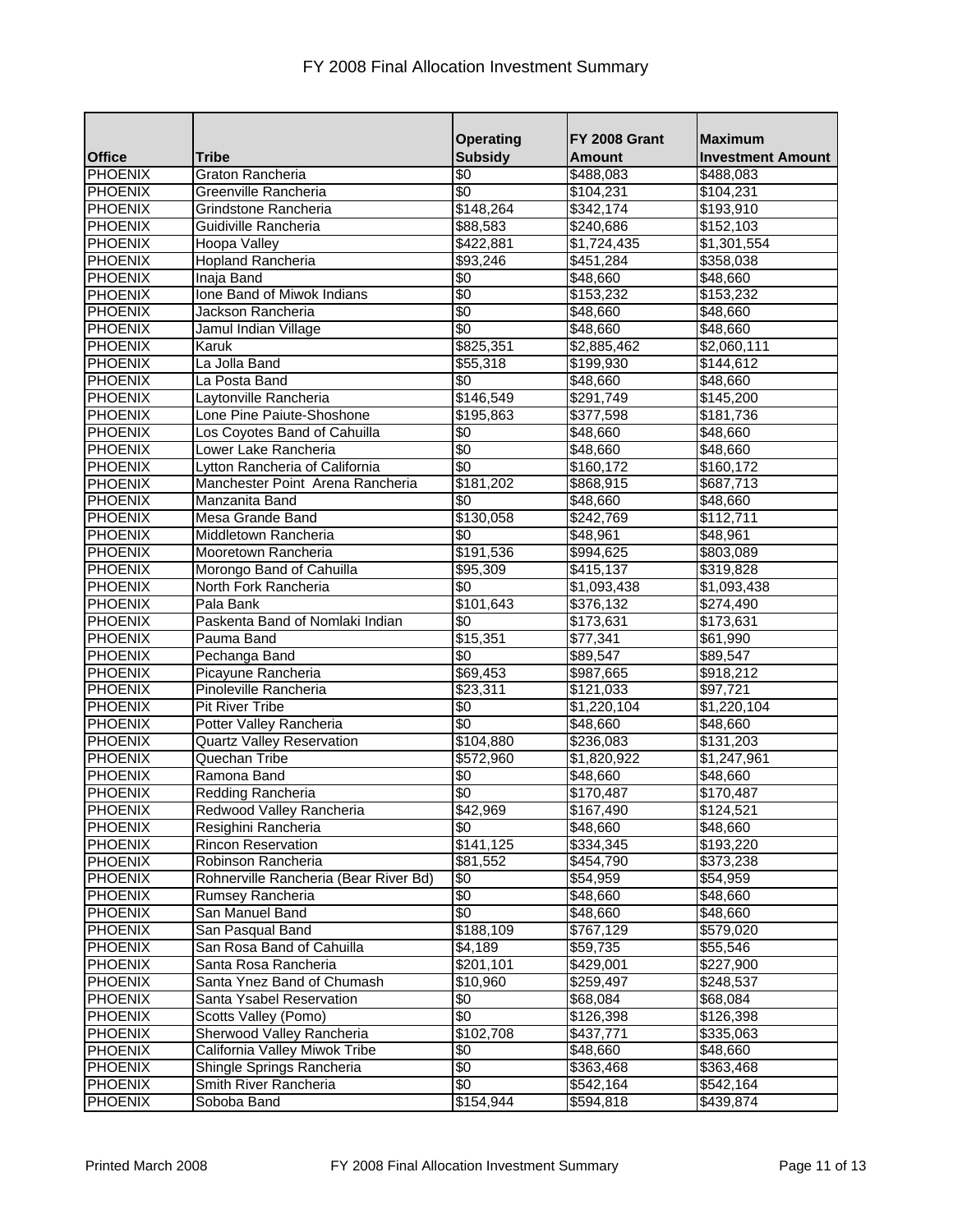|                |                                           | <b>Operating</b> | FY 2008 Grant          | <b>Maximum</b>           |
|----------------|-------------------------------------------|------------------|------------------------|--------------------------|
| <b>Office</b>  | <b>Tribe</b>                              | <b>Subsidy</b>   | <b>Amount</b>          | <b>Investment Amount</b> |
| <b>PHOENIX</b> | <b>Stewarts Point Rancheria</b>           | \$0              | \$337,239              | \$337,239                |
| <b>PHOENIX</b> | Susanville Rancheria                      | \$171,903        | \$668,181              | \$496,278                |
| <b>PHOENIX</b> | Sycuan Band of Kumeyaay Nation            | \$0              | \$48,660               | \$48,660                 |
| <b>PHOENIX</b> | Table Bluff Rancheria, Wiyot Tribe        | $\sqrt{6}$       | $\overline{$48,660}$   | \$48,660                 |
| <b>PHOENIX</b> | Table Mountain Rancheria                  | $\sqrt[6]{30}$   | \$48,660               | \$48,660                 |
| <b>PHOENIX</b> | Death Valley Timba-Sha                    | $\sqrt{6}$       | \$144,071              | \$144,071                |
| <b>PHOENIX</b> | Torres-Martinez Band of Cahuilla          | \$80,471         | \$258,143              | \$177,672                |
| <b>PHOENIX</b> | <b>Trinidad Rancheria</b>                 | \$0              | \$48,660               | \$48,660                 |
| <b>PHOENIX</b> | Tule River Indian Tribe                   | \$310,140        | \$707,770              | \$397,630                |
| <b>PHOENIX</b> | Tulomne Rancheria                         | \$70,348         | \$558,207              | \$487,859                |
| <b>PHOENIX</b> | <b>Twenty Nine Palms Band</b>             | \$0              | \$48,660               | \$48,660                 |
| <b>PHOENIX</b> | Upper Lake Rancheria (Habematolel Pom \$0 |                  | \$112,425              | \$112,425                |
| <b>PHOENIX</b> | Viejas Group of Capitan Grande            | \$69,836         | \$96,409               | \$26,573                 |
| <b>PHOENIX</b> | Yurok Tribe                               | \$73,111         | \$1,601,462            | \$1,528,351              |
| <b>PHOENIX</b> | Duck Valley Shoshone-Paiute               | \$398,045        | \$1,238,545            | \$840,500                |
| <b>PHOENIX</b> | <b>Duckwater Shoshone</b>                 | \$97,139         | \$220,410              | \$123,271                |
| <b>PHOENIX</b> | <b>Ely Shoshone</b>                       | \$152, 617       | \$276,374              | \$123,757                |
| PHOENIX        | Fallon Paiute-Shoshone                    | \$321,435        | \$978,047              | \$656,612                |
| <b>PHOENIX</b> | Fort McDermitt Paiute and Shoshone        | \$0              | \$117,339              | \$117,339                |
| <b>PHOENIX</b> | Las Vegas Colony                          | $\overline{50}$  | \$48,660               | \$48,660                 |
| <b>PHOENIX</b> | Lovelock Colony                           | \$0              | \$45,786               | \$45,786                 |
| <b>PHOENIX</b> | Moapa Band of Paiute                      | \$190,725        | \$353,526              | \$162,801                |
| <b>PHOENIX</b> | <b>Pyramid Lake Paiute</b>                | \$379,432        | \$836,195              | \$456,763                |
| <b>PHOENIX</b> | Reno-Sparks Colony                        | \$466,601        | \$1,591,815            | \$1,125,214              |
| <b>PHOENIX</b> | Summit Lake Paiute Tribe                  | \$0              | \$48,660               | \$48,660                 |
| <b>PHOENIX</b> | Te-Moak                                   | \$646,670        | \$1,590,755            | \$944,085                |
| <b>PHOENIX</b> | <b>Walker River Paiute Tribe</b>          | \$401,670        | \$1,062,251            | \$660,580                |
| <b>PHOENIX</b> | <b>Washoe Tribe</b>                       | \$490,310        | \$1,790,313            | \$1,300,003              |
| <b>PHOENIX</b> | Winnemucca Colony                         | \$0              | \$48,660               | \$48,660                 |
| <b>PHOENIX</b> | Yerington Paiute Tribe                    | \$101,868        | \$409,516              | \$307,648                |
| <b>PHOENIX</b> | Yomba Shoshone Tribe                      | \$102,956        | \$214,748              | \$111,792                |
| <b>PHOENIX</b> | Acoma Pueblo                              | \$143,683        | $\overline{1,028,483}$ | \$884,801                |
| <b>PHOENIX</b> | Cochiti Pueblo                            | \$63,239         | \$231,150              | \$167,911                |
| <b>PHOENIX</b> | Isleta Pueblo                             | \$131,179        | \$1,438,811            | \$1,307,632              |
| <b>PHOENIX</b> | Jemez Pueblo                              | \$52,270         | \$841,550              | \$789,279                |
| <b>PHOENIX</b> | Jicarilla Reservation                     | \$413,210        | \$1,269,698            | \$856,488                |
| <b>PHOENIX</b> | Laguna Pueblo                             | \$217,271        | \$1,510,121            | \$1,292,850              |
| <b>PHOENIX</b> | <b>Mescalero Reservation</b>              | \$1,096,093      | \$2,434,728            | \$1,338,634              |
| <b>PHOENIX</b> | Nambe Pueblo                              | \$185,540        | \$904,230              | \$718,690                |
| <b>PHOENIX</b> | Picuris Pueblo                            | \$12,146         | \$104,040              | \$91,894                 |
| <b>PHOENIX</b> | Pojoaque Pueblo                           | \$32,401         | \$203,596              | \$171,195                |
| <b>PHOENIX</b> | San Felipe Pueblo                         | \$0              | \$469,103              | \$469,103                |
| <b>PHOENIX</b> | San Ildefonso Pueblo                      | \$125,337        | \$569,183              | \$443,847                |
| <b>PHOENIX</b> | Ohkay Owingeh (was San Juan Pueblo)       | \$82,270         | \$636,203              | \$553,933                |
| <b>PHOENIX</b> | Sandia Pueblo                             | \$20,291         | \$187,312              | \$167,021                |
| <b>PHOENIX</b> | Santa Ana Pueblo                          | \$21,959         | \$188,670              | \$166,711                |
| <b>PHOENIX</b> | Santa Clara Pueblo                        | \$147,742        | \$683,745              | \$536,003                |
| <b>PHOENIX</b> | Santo Domingo Pueblo                      | \$151,970        | \$871,251              | \$719,280                |
| <b>PHOENIX</b> | Taos Pueblo                               | \$81,450         | \$644,977              | \$563,527                |
| PHOENIX        | Tesuque Pueblo                            | \$20,366         | \$150,501              | \$130,135                |
| <b>PHOENIX</b> | Zia Pueblo                                | \$35,639         | \$233,034              | \$197,395                |
| <b>PHOENIX</b> | Zuni Tribe                                | \$777,461        | \$3,401,867            | \$2,624,406              |
| <b>PHOENIX</b> | Ysleta Del Sur                            | $\sqrt{$17,426}$ | \$1,074,130            | \$1,056,704              |
| <b>PHOENIX</b> | <b>TOTAL</b>                              | \$43,501,758     | \$188,344,266          | \$144,842,507            |